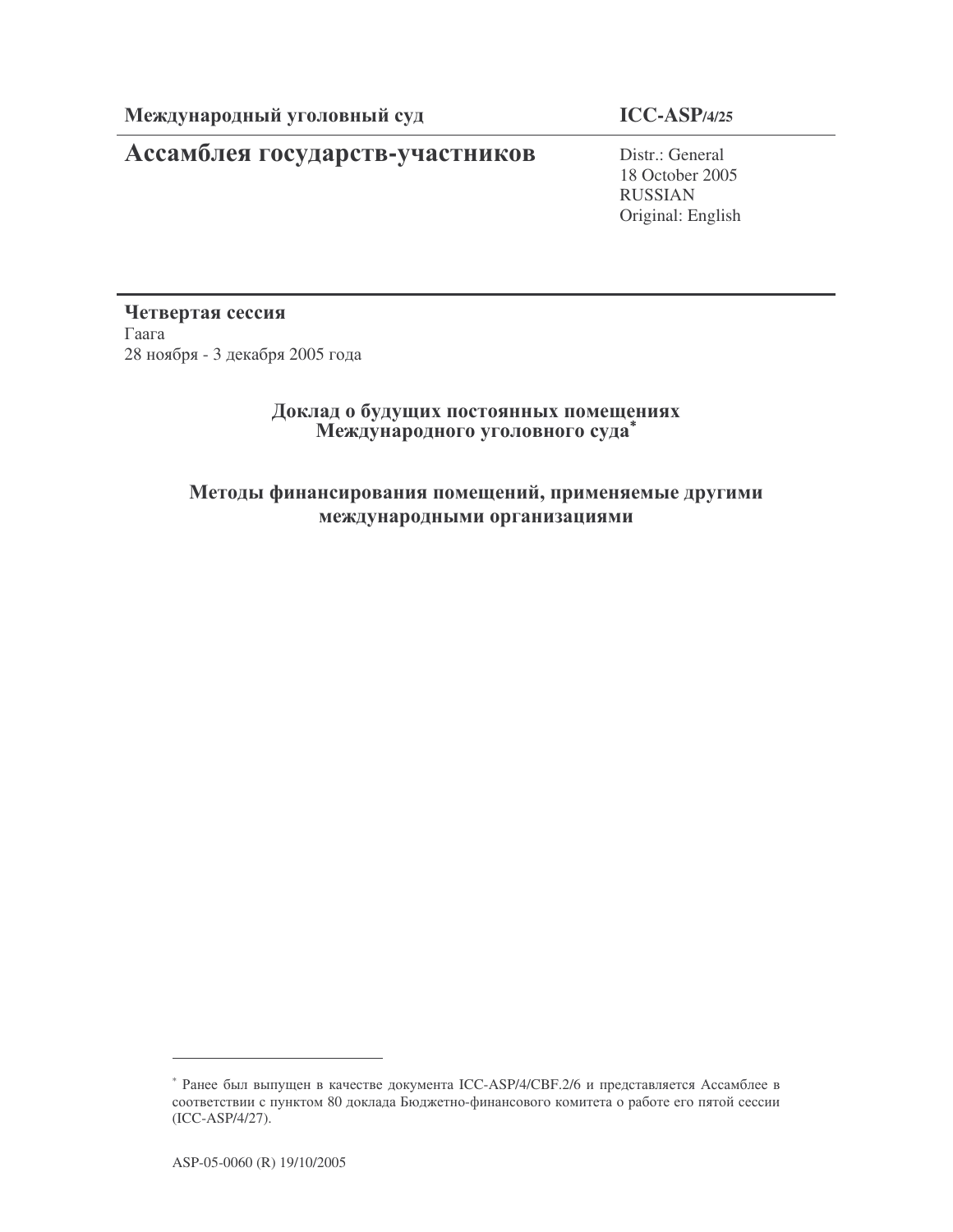ICC-ASP/4/25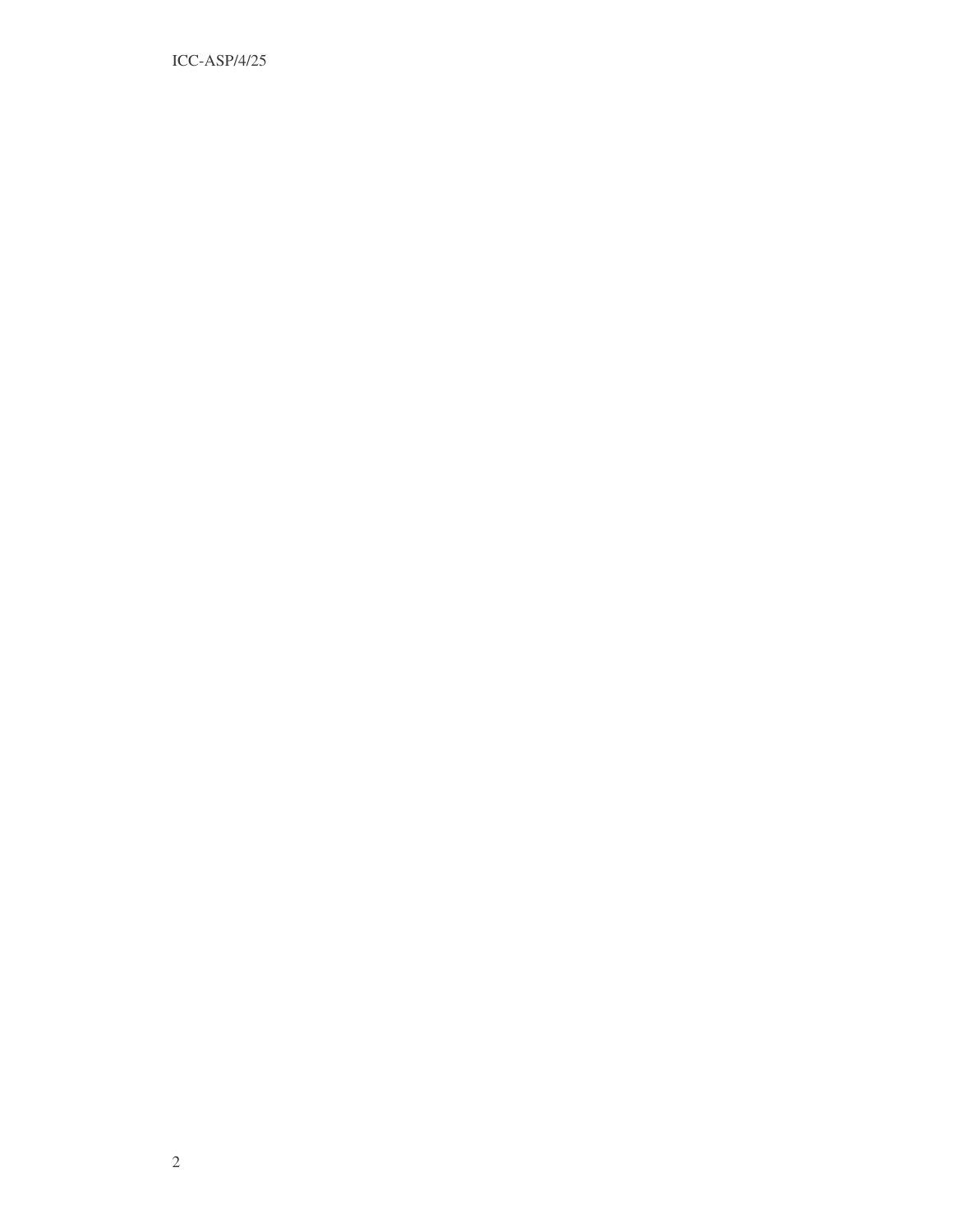# ДОКЛАД О БУДУЩИХ ПОСТОЯННЫХ ПОМЕЩЕНИЯХ **МЕЖДУНАРОДНОГО** УГОЛОВНОГО СУДА



Документ, подготовленный Международным уголовным судом. Настоящий доклад представляется в соответствии с пунктом 39 доклада Бюджетнофинансового комитета от 15 апреля 2005 года о работе его четвертой сессии, состоявшейся 4-6 апреля 2005 года в Гааге (ICC-ASP/4/2).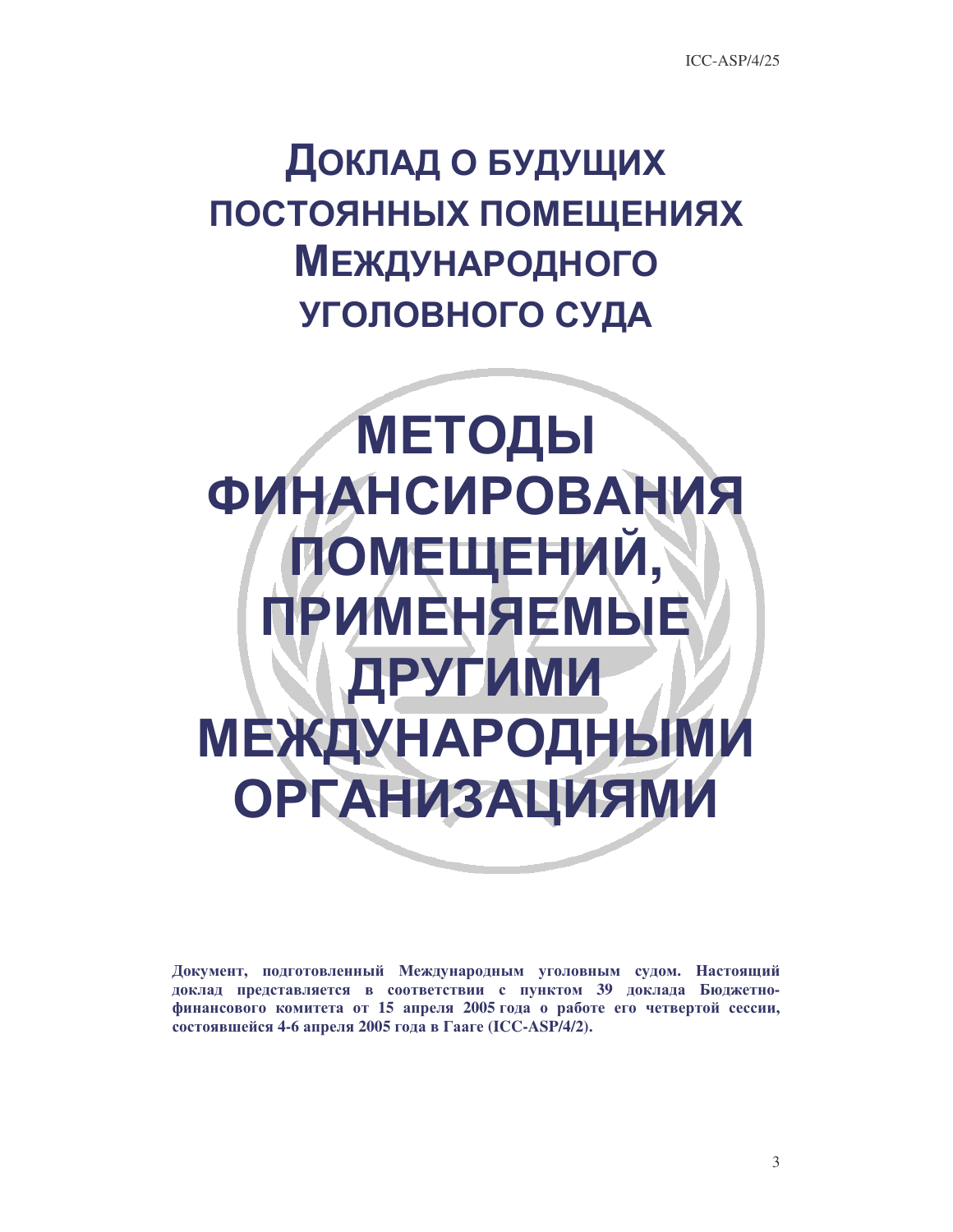# Содержание

|                | Предисловие                                                                                                    | 6              |
|----------------|----------------------------------------------------------------------------------------------------------------|----------------|
|                | Концептуальное резюме                                                                                          | $\overline{7}$ |
| Введение       |                                                                                                                | 10             |
| 1.             | Методы финансирования помещений, применяемые другими<br>международными организациями                           | 10             |
| 1.1<br>1.2     | Методология<br>Соответствующая информация, поступившая от других международных<br>организаций                  | 10<br>11       |
| 1.2.1          | Европейский суд по правам человека (ЕСПЧ), Страсбург, Франция                                                  | 11             |
| 1.2.2<br>1.2.3 | Европейский суд (Евр.С), Люксембург<br>Продовольственная и сельскохозяйственная Организация Объединенных Наций | 12             |
|                | (ФАО), Рим, Италия                                                                                             | 14             |
| 1.2.4          | Международная организация гражданской авиации (ИКАО), Монреаль, Канада                                         | 15             |
| 1.2.5          | Международный Суд (МС), Гаага, Нидерланды                                                                      | 16             |
| 1.2.6          | Международная организация труда (МОТ), Женева, Швейцария                                                       | 17             |
| 1.2.7          | Международный трибунал по морскому праву (МТМП), Гамбург, Германия                                             | 18             |
| 1.2.8          | Организация по запрещению химического оружия (ОЗХО), Гаага, Нидерланды                                         | 19             |
| 1.2.9          | Штаб-квартира Организации Объединенных Наций (ООН), Нью-Йорк,<br>Соединенные Штаты Америки                     | 20             |
|                | 1.2.10 Организация Объединенных Наций по вопросам образования, науки и культуры<br>(ЮНЕСКО), Париж, Франция    | 22             |
|                | 1.2.11 Венский международный центр (ВМЦ), Вена, Австрия                                                        | 23             |
|                | 1.2.12 Всемирная торговая организация (ВТО), Женева, Швейцария                                                 | 24             |
| 1.3<br>1.3.1   | Выводы и последствия для Международного уголовного суда<br>Диапазон вариантов                                  | 25<br>25       |
| 1.3.2          | Применение благоприятных условий к Международному уголовному суду                                              | 25             |
| 2.             | Альтернативные методы финансирования                                                                           | 27             |
| 2.1<br>2.1.1   | Различные виды сбора средств<br>Государственные средства                                                       | 27<br>27       |
| 2.1.2          | Частные средства                                                                                               | 27             |
| 2.1.3          | Целевые или нецелевые пожертвования                                                                            | 28             |
| 2.1.4          | Необходимость проверки всех крупных пожертвований частных доноров                                              | 29             |
| 2.2<br>2.3     | Кто должен заниматься сбором средств?<br>Заключительные замечания                                              | 29<br>30       |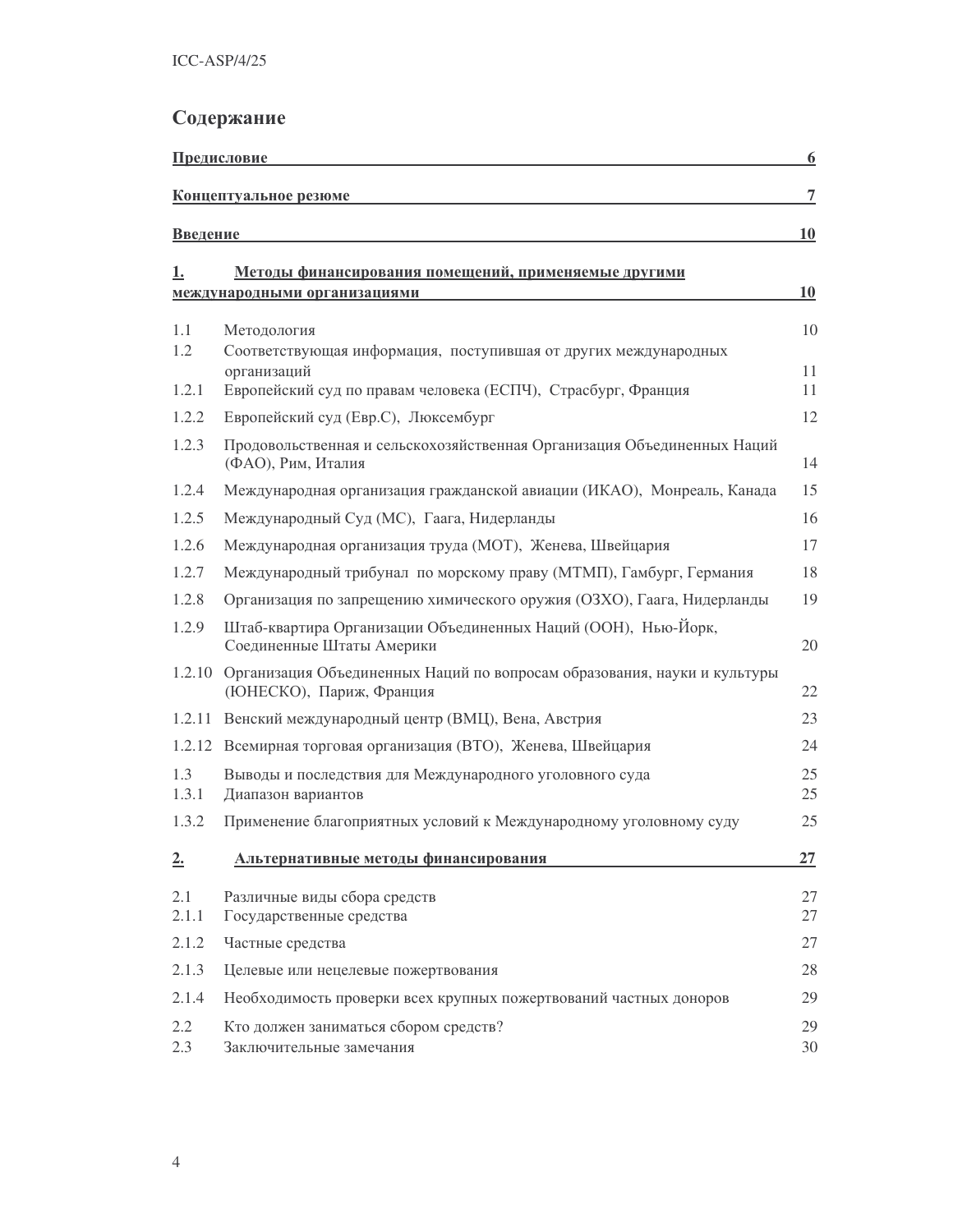Настоящий доклад был подготовлен Внутриучрежденческим комитетом по постоянным помещениям (ВУКПП) Международного уголовного суда, работавшим под председательством судьи Ганса-Петера Коля.

Суд хотел бы выразить свою признательность международным организациями и принимающим государствам, с которыми проводились консультации, за внесенный ими вклад и предоставленную ими информацию.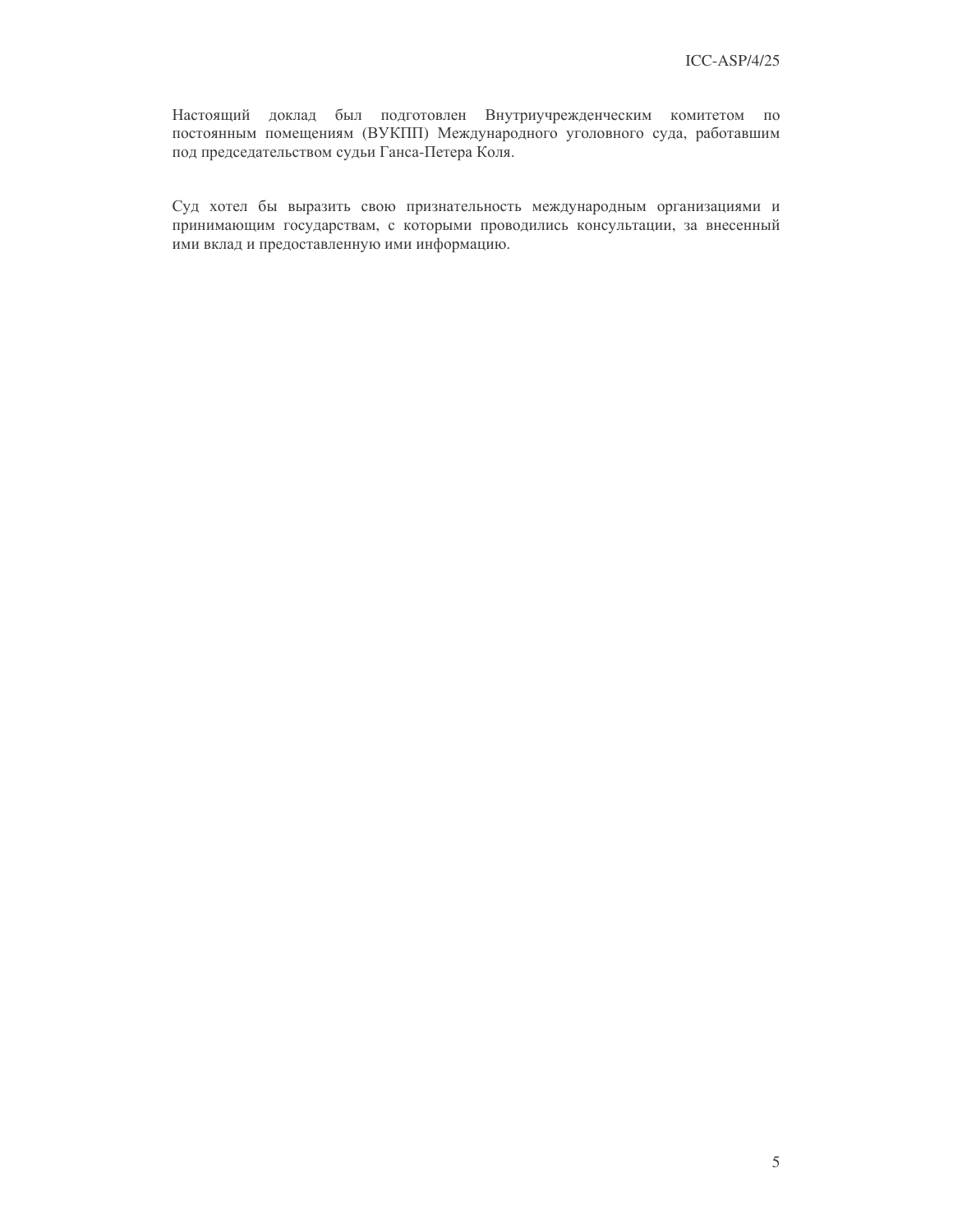# Предисловие

Настояший доклад. озаглавленный «Метолы финансирования помешений. применяемые другими международными организациями», является пятым из пяти докладов о постоянных помещениях Суда, представленных Международным уголовным судом в 2005 году:

- $1.$ «Доклад о будущих постоянных помещениях Международного уголовного суда - представление проекта» (ICC-ASP/4/CBF.1/3), представленный во исполнение пункта 4 доклада Бюджетно-финансового комитета (БФК) Ассамблее государств-участников (Ассамблее) об обсуждении вопросов, касающихся помещений постоянных Суда,  $O(T)$ 17 августа 2004 года  $(ICC-ASP/3/17);$
- 2. «Доклад о будущих постоянных помещениях Международного уголовного суда - варианты размещения» (ICC-ASP/4/1), испрошенный Ассамблеей государствучастников на ее третьей сессии, состоявшейся 6-10 сентября 2004 года в Гааге;
- $3.$ «Доклад о будущих постоянных помещениях Международного уголовного суда - финансовое сравнение вариантов размещения Суда» (ICC-ASP/4/CBF.2/4), испрошенный БФК на его четвертой сессии, состоявшейся 4 - 6 апреля 2005 года в Гааге;
- $\overline{4}$ . «Доклад о будущих постоянных помещениях Международного уголовного суда - оценки численности персонала» (ICC-ASP/4/CBF.2/5), испрошенный БФК на его четвертой сессии, состоявшейся 4 - 6 апреля 2005 года в Гааге;
- 5. настоящий «Доклад о будущих помещениях Международного уголовного суда методы финансирования помещений, применяемые другими международными организациями» (ICC-ASP/4/CBF.2/6), испрошенный БФК на его четвертой сессии, состоявшейся 4 - 6 апреля 2005 года в Гааге.

Суд считает, что эта серия документов, состоящая из пяти докладов, свидетельствует о значительном прогрессе, достигнутом за последний год, и о том, что удалось прояснить многие важные вопросы, касающиеся проекта по будущим постоянным помещениям. Для достижения цели, заключающейся в завершении работы над постоянными помещениями до истечения срока бесплатной аренды в 2012 году, необходимо будет поддерживать эти темпы.

Суд надеется, что эта серия докладов заложит прочную основу для дальнейшего тщательного рассмотрения БФК и Ассамблеей ключевых вопросов, касающихся будущих постоянных помещений Суда, включая вопрос о надлежащих формах и условиях финансирования и строительства.

И наконец, Суд придерживается того мнения, что усилия, направленные на достижение согласия относительно удовлетворительных с точки зрения государств-участников форм и условий финансирования, будут являться наиболее приоритетным направлением деятельности в рамках данного проекта в 2005-2006 годах.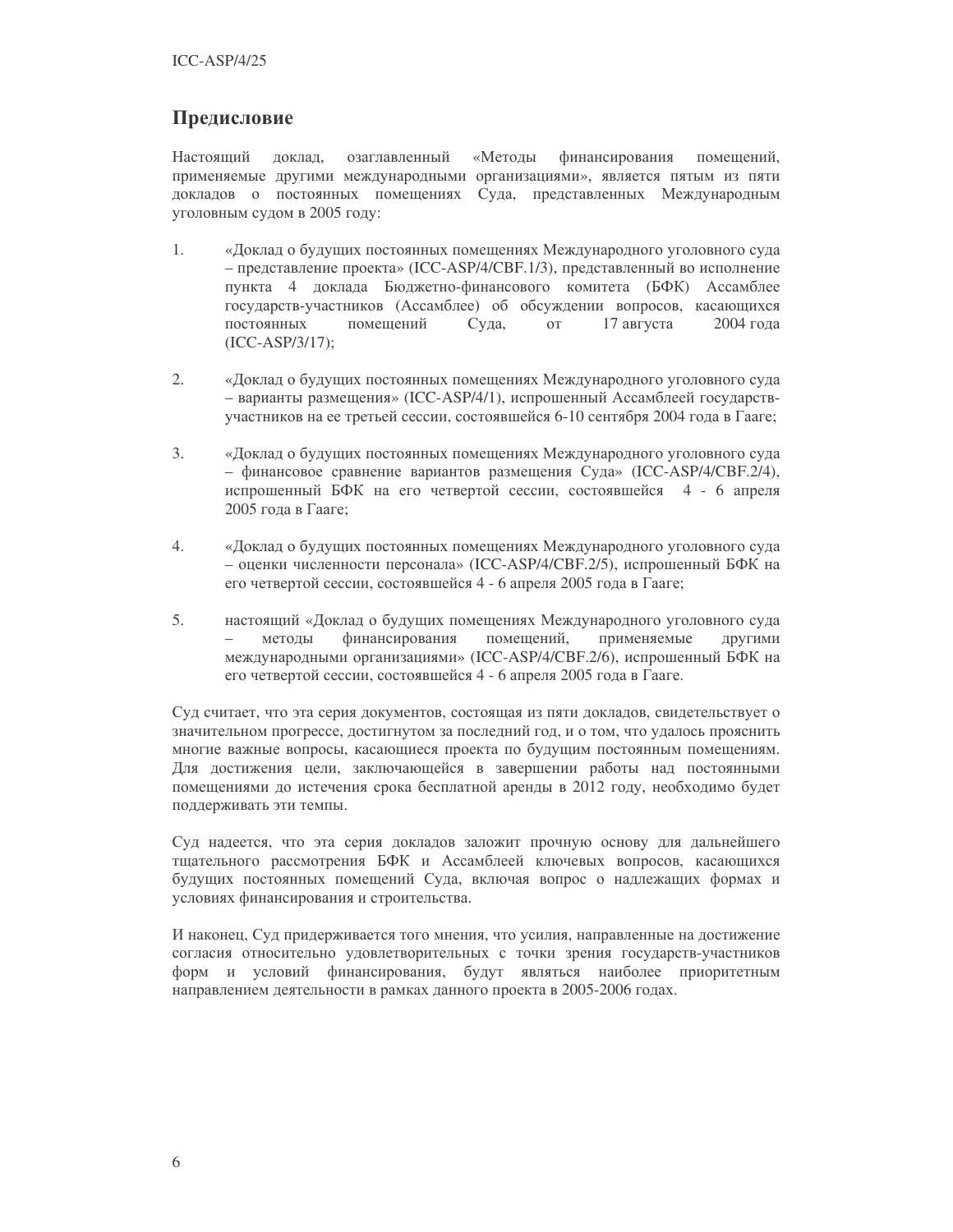## Концептуальное резюме

В пункте 39 доклада Бюджетно-финансового комитета от 15 апреля 2005 года о работе его четвертой сессии, состоявшейся 4-6 апреля 2005 года в Гааге (ICC-ASP/4/2), БФК обратился к Суду с просьбой подготовить доклад о методах финансирования новых помещений, используемых другими крупными международными организациями, включая сопоставимые международные судебные учреждения. К Суду была также обращена просьба рассмотреть творческие варианты финансирования, такие как возможность предложить государствам-членам рассмотреть индивидуальные субсидии на строительство помещений (например, конкретных залов судебных заседаний или конференц-залов).

Настоящий доклад подразделяется на две части:

В первой части (главе 1) дается описание моделей финансирования помещений 12 отобранных международных организаций, которые дают возможность БФК и в конечном счете Ассамблее государств-участников найти решение в отношении постоянных помещений Суда на основе подкрепленной фактами, убедительной и сопоставимой информацией.

Во второй части (главе 2) доклада рассматриваются творческие варианты финансирования, благодаря которым БФК получит определенное первоначальное представление о различных возможных подходах к альтернативному финансированию.

#### Основные выводы и заключения

Из анализа условий финансирования крупных международных организаций следует, что в большинстве случаев организациям были предложены благоприятные условия<sup>1</sup>. Весь спектр вариантов можно обобщить следующим образом:

|                |                                                                                                                                                                                    | Примеры                                                            |
|----------------|------------------------------------------------------------------------------------------------------------------------------------------------------------------------------------|--------------------------------------------------------------------|
| $\mathbf{A}$ . | Земля<br>Предоставляется бесплатно или за символическую арендную плату<br>$\overline{\phantom{0}}$                                                                                 | ЕСПЧ, Евр.С, ФАО,<br>MC, MOT, MTMII,<br>ЮНЕСКО, ВМЦ,<br><b>BTO</b> |
| В.             | Здание<br>- Принимающее государство сдает здание организации за<br>символическую арендную плату                                                                                    | ФАО, МТМП, ВМЦ                                                     |
| C.             | Ссуда<br>Беспроцентная ссуда<br>$\qquad \qquad -$                                                                                                                                  | MOT, ЮНЕСКО,<br><b>OOH</b>                                         |
|                | Ссуда на благоприятных условиях, например под три процента на<br>$\overline{\phantom{a}}$<br>$40$ лет                                                                              | $E$ вр.С, МОТ (до<br>1996 года)                                    |
| D.             | Субсидируемые расходы<br>Совместные расходы организации и принимающего государства<br>$\overline{\phantom{0}}$                                                                     | <b><i>HKAO</i></b>                                                 |
|                | Принимающее государство оплачивает (большую) часть<br>$\overline{\phantom{0}}$<br>чрезвычайного бюджета (например, 24%, а не 12%, как это<br>предусмотрено по регулярному бюджету) | ЕСПЧ                                                               |
| Е.             | Пожертвования (например, участок земли, здание или части здания)                                                                                                                   | MC, OOH                                                            |

<sup>&</sup>lt;sup>1</sup> Термин «благоприятные условия» понимается как означающий более лучшие условия по сравнению с рыночными или коммерческими.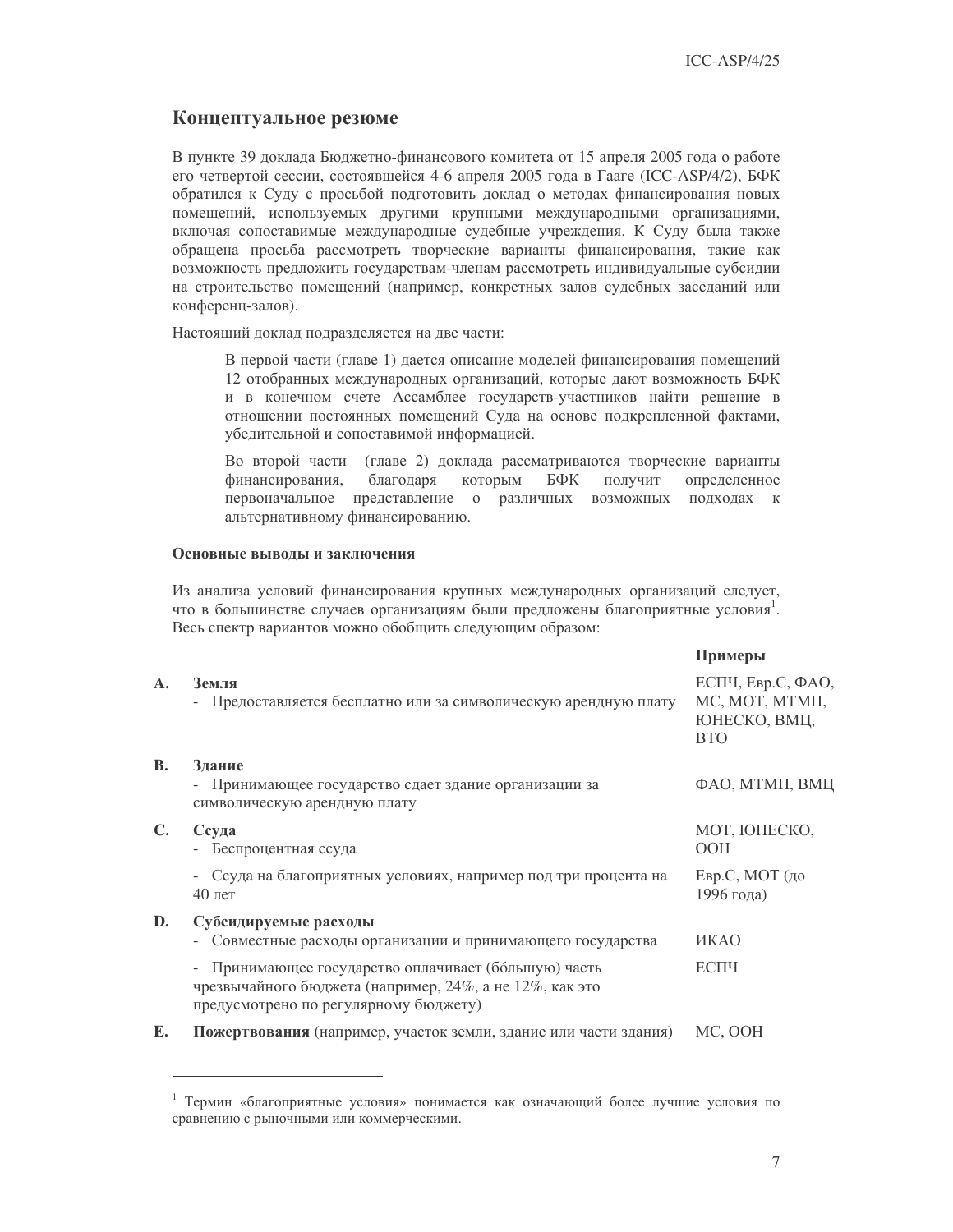Применение<sup>2</sup> этих условий к Суду будет иметь следующие последствия для общих годовых расходов:

|                | Описание:                                                                                                                                                                   | Годовые<br>расходы <sup>3</sup> (в евро) | Экономия |
|----------------|-----------------------------------------------------------------------------------------------------------------------------------------------------------------------------|------------------------------------------|----------|
|                | Исходные ориентиры: рыночные условия<br>В соответствии с описанием, которое приводится<br>в докладе о финансовом сравнении вариантов<br>размещения Суда (ICC-ASP/4/CBF.2/4) | 15,2 млн.                                |          |
| $\mathbf{A}$ . | Участок земли предоставлен бесплатно                                                                                                                                        | 13,4 млн.                                | $-11,8%$ |
| <b>B.</b>      | Здание и участок земли предоставлены<br>бесплатно<br>Оперативные расходы и эксплуатационные<br>расходы оплачиваются организацией                                            | 4,3 млн.                                 | $-71,7%$ |
| C.1            | Беспроцентная ссуда<br>Срок погашения - 25 лет                                                                                                                              | 10,5 млн.                                | $-30.9%$ |
| C.2            | Ссуда на благоприятных условиях(3%)<br>Срок погашения - 25 лет                                                                                                              | 13,4 млн.                                | $-11,8%$ |
| D.             | Субсидируемые расходы<br>Организация оплачивает 25%, принимающее<br>государство оплачивает 75% (например, ИКАО)                                                             | 3,8 млн.                                 | $-75%$   |
| $A. + C.1$     | Участок земли предоставлен бесплатно +<br>беспроцентная ссуда                                                                                                               | 7,7 млн.                                 | $-49.3%$ |
| $A. + C.2$     | Участок земли предоставлен бесплатно +<br>ссуда на благоприятных условиях                                                                                                   | 9,7 млн.                                 | $-36,2%$ |

#### Альтернативные методы финансирования

Если Ассамблея примет решение о том, что одним из вариантов мог бы быть сбор средств, то следует иметь в виду следующие аспекты:

- $\bullet$ сбор средств для судебных учреждений - это несколько необычное явление
- $\bullet$ любая кампания по сбору средств займет значительное время
- результаты проведения любой кампании по сбору средств будут  $\bullet$ неопределенными, что возможно приведет к снижению надежности в отношении планирования
- любая кампания по сбору средств сопряжена с риском задержек в  $\bullet$ разработке проекта
- любая кампания по сбору средств потребует помощи имеющих  $\bullet$ соответствующую специализацию профессионалов

<sup>&</sup>lt;sup>2</sup> На основе модели расчетов, взятой из доклада «Финансовое сравнение вариантов размещения Суда», ICC-ASP/4/CBF.2/4

<sup>&</sup>lt;sup>3</sup> В ценах 2012 года при предполагаемых темпах инфляции в три процента в год.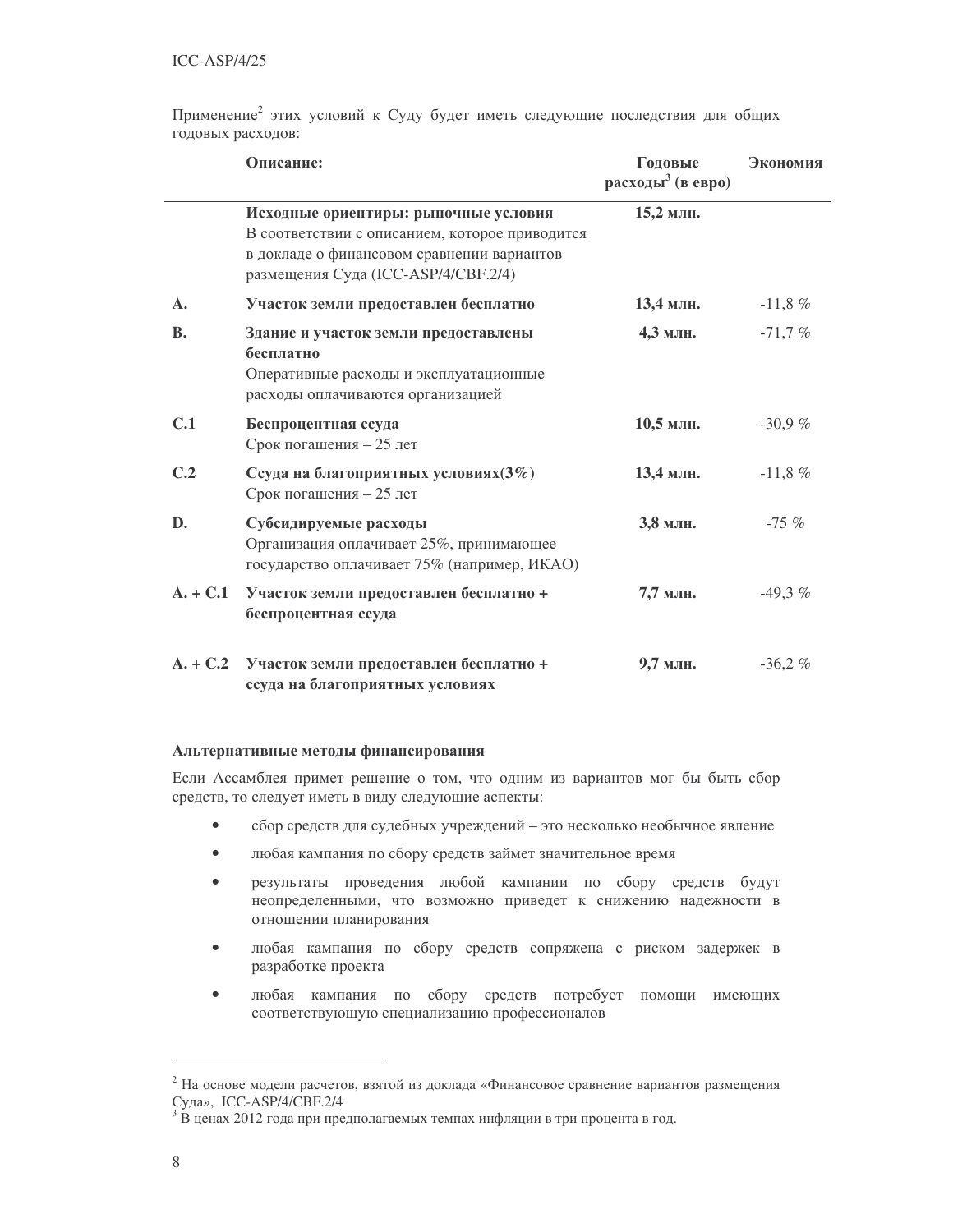$\bullet$ любые надлежащие усилия по сбору средств предполагают выработку концепции проведения кампаний, которая была бы в максимально возможной степени систематизированной и целенаправленной

Для избежания любого риска самостоятельной деятельности Суда по сбору средств, которая затрагивала бы его международный авторитет и репутацию, было бы предпочтительнее наделить полномочиями по ведению такой деятельности какую-либо независимую третью сторону (например, целевой фонд во главе с видным международным общественным деятелем).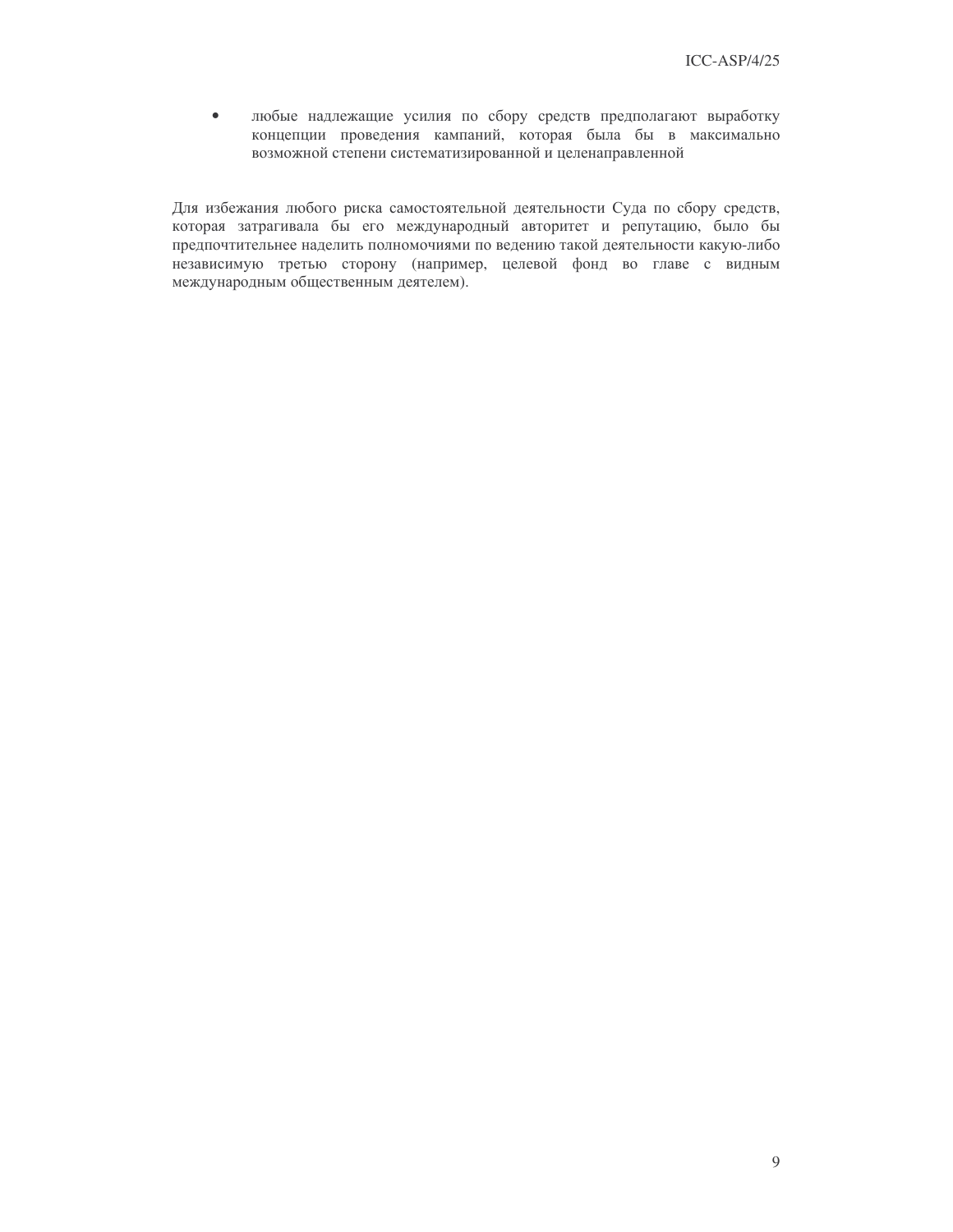# Введение

В пункте 39 доклада Бюджетно-финансового комитета от 15 апреля 2005 года о  $\mathbf{1}$ . работе его четвертой сессии, состоявшейся 4-6 апреля 2005 года в Гааге (ICC-ASP/4/2), БФК обратился к Суду с просьбой подготовить доклад о методах финансирования НОВЫХ помещений, используемых другими крупными международными организациями, включая сопоставимые международные судебные учреждения. К Суду была также обращена просьба рассмотреть творческие варианты финансирования, такие как возможность предложить государствам-членам рассмотреть индивидуальные субсидии на строительство помещений (например, конкретных залов судебных заседаний или конференц-залов).

2. Настоящий доклад подразделяется на две части:

> В первой части (главе 1) дается описание моделей финансирования помещений 12 отобранных международных организаций, которые дают возможность БФК и в конечном счете Ассамблее государств-участников найти решение в отношении постоянных помещений Суда на основе подкрепленной фактами, убедительной и сопоставимой информацией.

> Во второй части (главе 2) доклада рассматриваются творческие варианты финансирования, благодаря которым БФК получит определенное первоначальное представление о различных возможных подходах к альтернативному финансированию, включая возможность предложить государствам-членам рассмотреть индивидуальные субсидии на строительство помещений (например, конкретных залов судебных заседаний или конференц-залов).

#### 1. Методы финансирования помещений, применяемые другими международными организациями

#### $1.1$ Метолология

3. Суд собрал информацию о методах финансирования помещений, применяемых другими международными организациями, у самих организаций, использовав для этого вопросник. Суд счел целесообразным направить вопросник судебным учреждениям, а также организациям с универсальным членством. Последние тщательно отбирались с учетом их численности персонала и размера их помещений и/или затрат на капиталовложения в них. Принимались в расчет только здания штаб-квартир отобранных организаций.

 $4.$ Отобранным организациям/судам был направлен образец вопросника с просьбой предоставить Международному уголовному суду информацию по конкретным аспектам их помещений и применяемым условиям и формам финансирования. Когда информация была неполной или неясной, задавались дополнительные вопросы. Информация, предоставленная той или иной организацией, с которой проводились консультации, включалась в данный доклад только после тщательного обзора собранных данных и оценки их сопоставимости и значимости применительно к Суду.

5. В ряде случаев Суд получал дополнительную информацию от принимающих государств.

6. Следует отметить, что МУС полагался на точность полученной информации, но He имел возможности проверить независимым образом. данные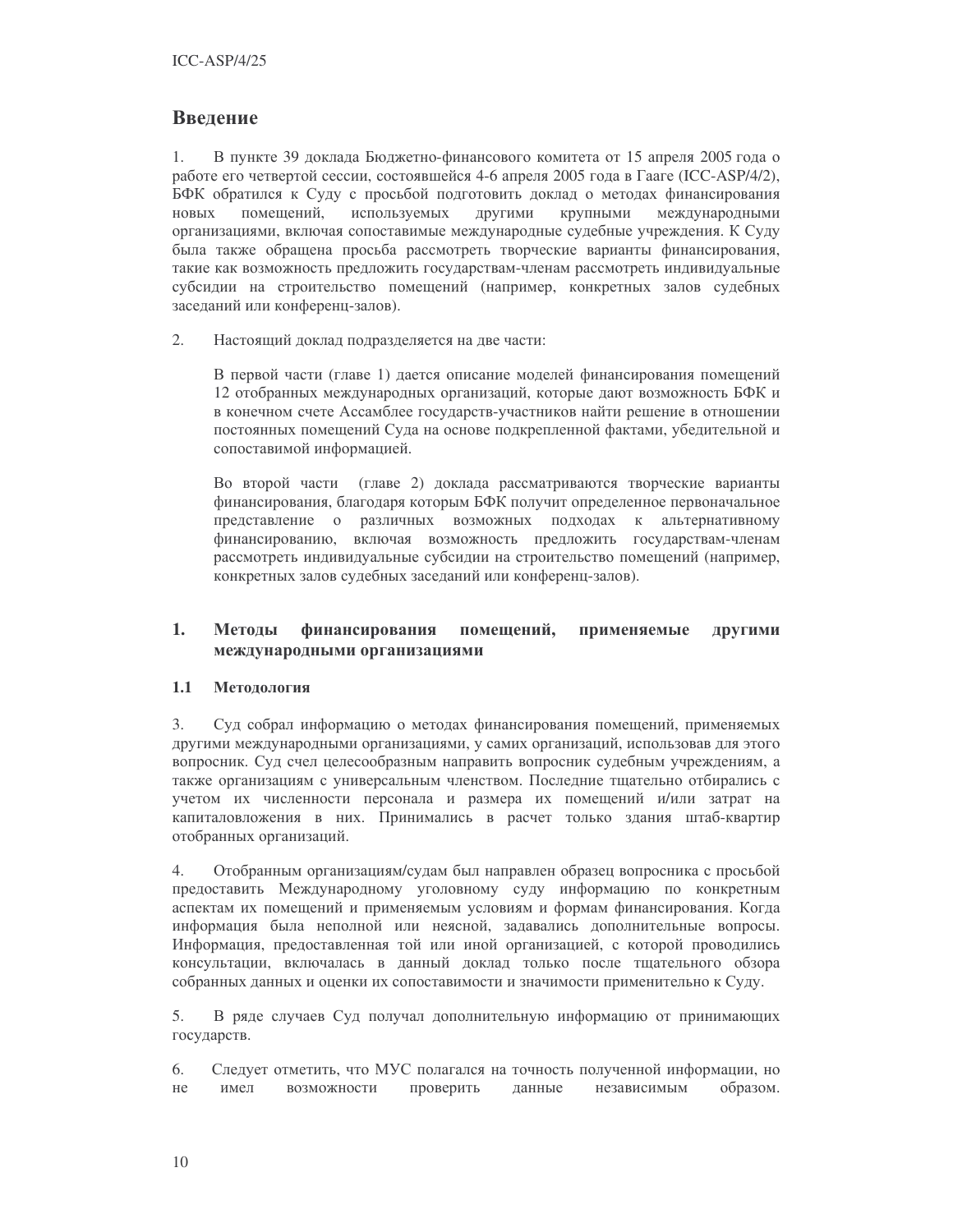#### $1.2$ Соответствующая информация, поступившая от других международных организаций

1.2.1 Европейский суд по правам человека (ЕСПЧ), Страсбург, Франция

Адрес: Council of Europe 67075 Strasbourg-Cedex France



#### Основные данные в отношении ЕСПЧ

| Численность персонала в штаб-квартире<br>$(2005 \text{ год})$ | 503          |
|---------------------------------------------------------------|--------------|
| Площадь земельного участка                                    | $20000 M^2$  |
| Общая площадь здания штаб-квартиры                            | $28000 M^2$  |
| Год постройки здания штаб-квартиры                            | 1992-1994    |
| Владелец здания                                               | Совет Европы |
| Владелец земельного участка                                   | Совет Европы |

#### Условия и формы финансирования постоянных помещений, применяемые ЕСПЧ

7. Участок земли был передан Совету Европы городом Страсбургом за символическую сумму.

8. Затраты на капиталовложения в строительство здания штаб-квартиры ЕСПЧ составили в целом 400 млн. французских франков, и они покрываются Советом Европы. Здание Суда финансируется за счет двух ссуд. Первая ссуда была предоставлена в 1990 году под 5-процентную ставку, а вторая - в 1994 году под ставку в 6,215%. Оба договора были подписаны с банком «Сосьетэ женераль», а погашение ссуд финансируется за счет чрезвычайного бюджета.

9. Франция на добровольной основе вносит по повышенной ставке в 24% взносы в чрезвычайный бюджет, который непосредственно использовался для финансирования строительства здания и погашения ссуд. Поскольку обычная ставка взноса Франции составляет 12%, взносы других государств-участников соответственно сокращаются.

#### Источник информации: Европейский суд по правам человека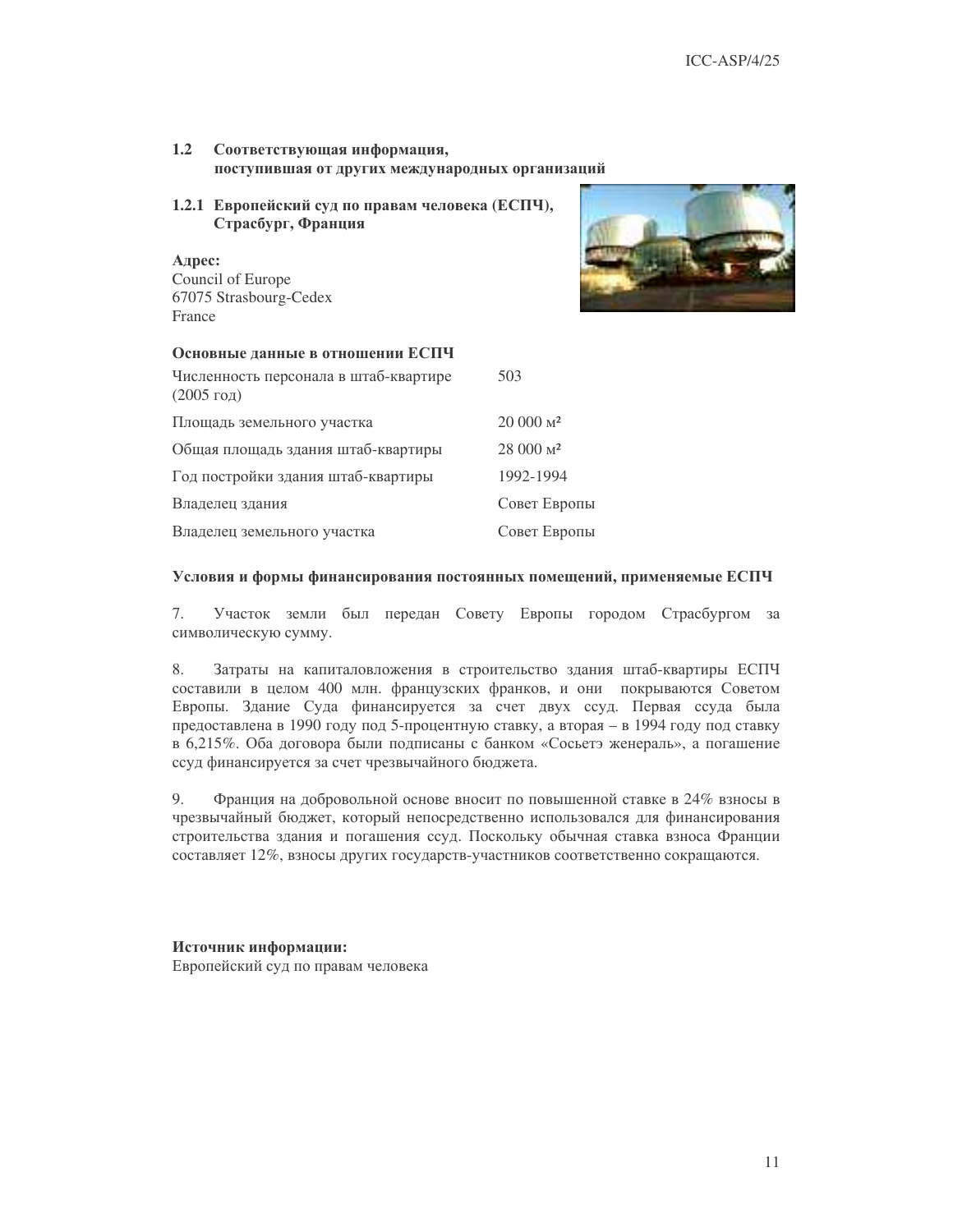#### 1.2.2 Европейский суд (Евр.С), Люксембург

Адрес: L-2925 Luxembourg-Kirchberg Luxembourg



1717

56 900 M<sup>2</sup>

Численность персонала в штаб-квартире  $(2005 \text{ год})$ 

Основные данные в отношении ЕС

Площадь земельного участка

Общая площадь здания штаб-квартиры

Год постройки здания штаб-квартиры

 $110221$   $M^2$ «Пале»: 1973; «Эразмус»: 1989; «Томас Мор»: 1993; здание «С»: 1994; здание «Т»: 1999 (арендуется временно); здание «Геос»: 2004 (арендуется временно)

Люксембург: после внесения последней арендной платы Европейский союз станет владельцем зданий «Пале», «Эразмус», «Томас Мор» и «С». Временно арендованные здания «Т», «Т bis» и «Геос» нахолятся в собственности частных компаний.

Владелец здания

Владелец земельного участка

Люксембург

## Условия и формы финансирования постоянных помещений, применяемые Евр. С:

10. Земля предоставлена Люксембургом на 49 лет. Европейский союз (ЕС) выплачивает символическую арендную плату в один евро в год.

11. Помещения Суда, располагающиеся в зданиях «Пале», «Эразмус», «Томас Мор» и «С» были построены Люксембургом за собственный счет.

 $12.$ Здание «Пале» находилось в арене Европейского союза с 1973 по 1999 годы, после чего было принято решение модернизировать здание из-за асбестового загрязнения. Все, что размещалось в «Пале», было перемещено в здания «T» и «T bis», которые были временно арендованы ЕС на благоприятных условиях. Если говорить в целом, то условия аренды для временно арендованных зданий являются такими же, как и условия аренды «Пале» (в 2005 году годовая сумма аренды составила 2 280 439 евро). Модернизация «Пале» будет продолжаться до 2007-2008 годов, а затем это здание будет сдано в аренду на условиях, которые предстоит согласовать. После внесения последней арендной платы ЕС станет владельцем здания.

Что касается дополнительных зданий «Эразмус», «Томас Мор» и «С», то 13. Европейский союз заключил договор аренды вскоре после начала их строительства и после того, как ЕС принял в 1992 году решение о согласии на расположение Европейского суда в Люксембурге, что дает возможность ЕС стать владельцем зданий после внесения последней арендной платы (что ожидается в 2015 году). Годовая арендная ставка включает затраты на капиталовложения и аренду и составляет 10 000 000 евро. Благоприятные условия финансирования для получения ссуды из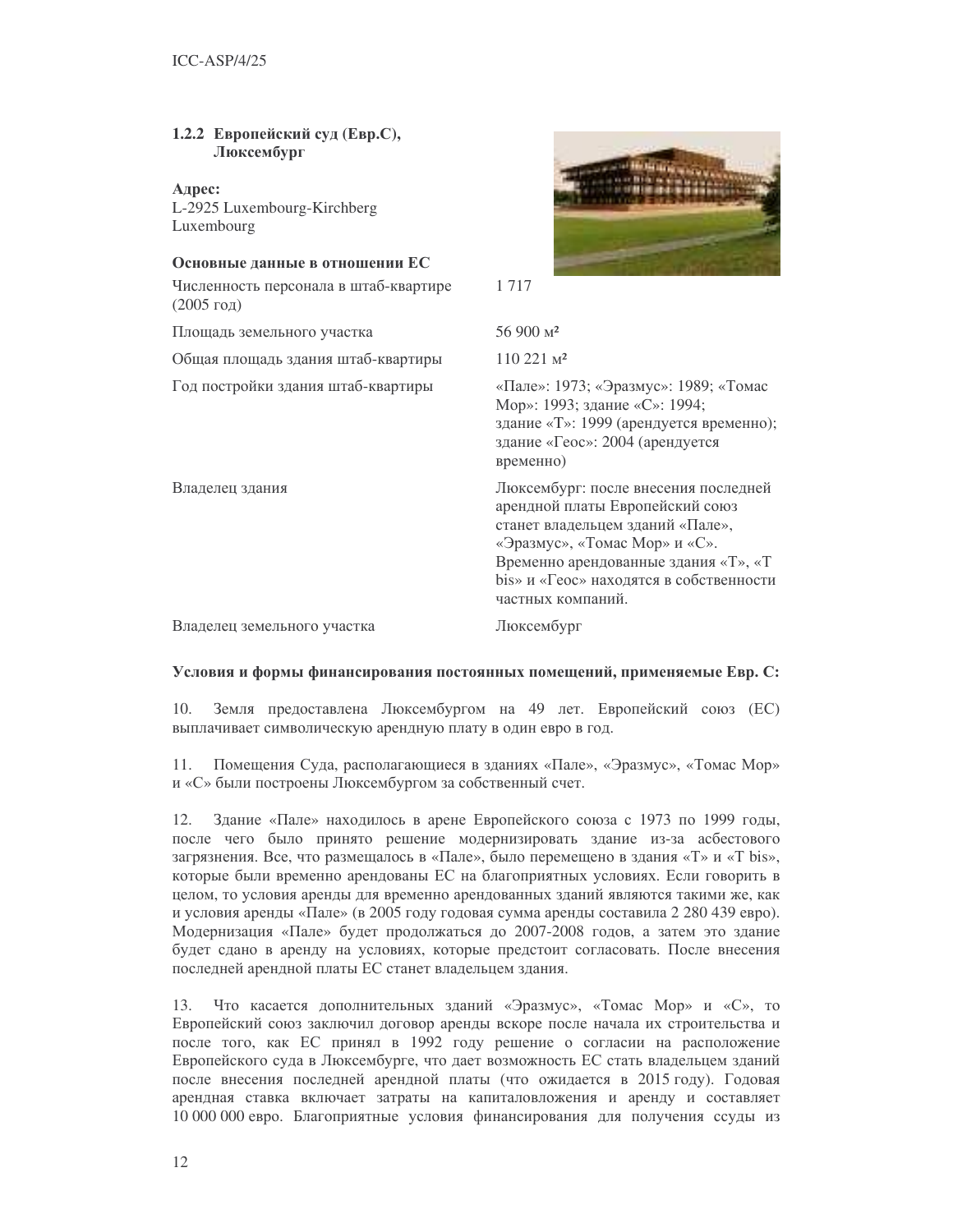банка «Кэс д'Епарнь де л'Эта» были обеспечены благодаря участию правительства Люксембурга в качестве гаранта погашения ссуды.

Ходом всех строительных работ и работ по проектам модернизации 14. существующих зданий и строительству пристроек к ним руководит частная компания по операциям с недвижимым имуществом. Люксембург обеспечивает всю необходимую инфраструктуру и административную поддержку для всего этапа планирования и строительства зданий Евр.С. Компания берет ссуды у частных банков, гарантом по которым выступает Люксембург, что способствовало их предоставлению по самым благоприятным процентным ставкам. Люксембург производит выплаты компании, а Европейский союз производит выплаты Люксембургу.

Источник информации: Европейский суд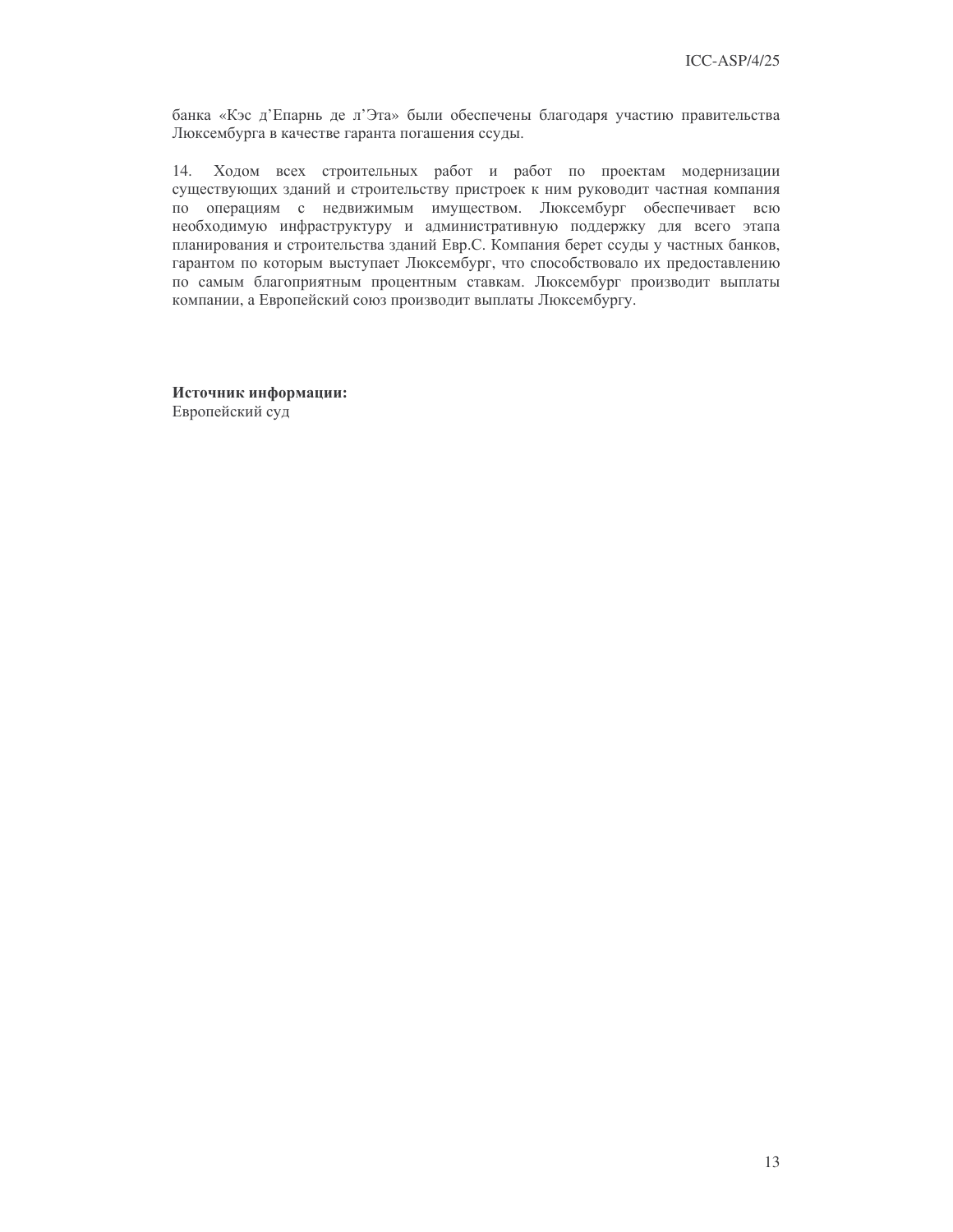1.2.3 Продовольственная и сельскохозяйственная Организация Объединенных Наций (ФАО), Рим, Италия

#### **Алрес:**

Viale delle Terme di Caracalla 00100 Rome Italy



| Основные данные в отношении ФАО                               |                                    |
|---------------------------------------------------------------|------------------------------------|
| Численность персонала в штаб-квартире<br>$(2005 \text{ год})$ | 2 700                              |
| Площадь земельного участка                                    | 41 670 $M^2$                       |
| Общая площадь здания штаб-квартиры                            | Более 100 000 м <sup>2</sup>       |
| Годы постройки здания штаб-квартиры                           | 1935, 1949, 1962, 1982, 1992, 1994 |
| Владелец здания                                               | Италия                             |
| Владелец земельного участка                                   | Италия                             |

#### Условия и формы финансирования постоянных помещений, применяемые в ФАО

15. Италия предоставила существующие здания ФАО и, помимо этого, построила помещения и произвела их расширение полностью за свой счет.

16. Здания штаб-квартиры ФАО предоставлены итальянским государством в аренду ФАО за символическую арендную плату в один евро в год.

 $17.$ Италия оплачивает все «чрезвычайные расходы по содержанию помещений», тогда как ФАО оплачивает «обычные расходы по содержанию помещений». «Обычное содержание помещений» означает регулярное или периодическое обслуживание (то есть, окраска, уборка, расходуемое имущество), а «чрезвычайное содержание помещений» означает существенные работы и промежуточные работы по капитальному ремонту (например, замена оборудования длительного пользования, реставрационные работы и ремонт крыши).

#### Источник информации:

Продовольственная и сельскохозяйственная Организация Объединенных Наций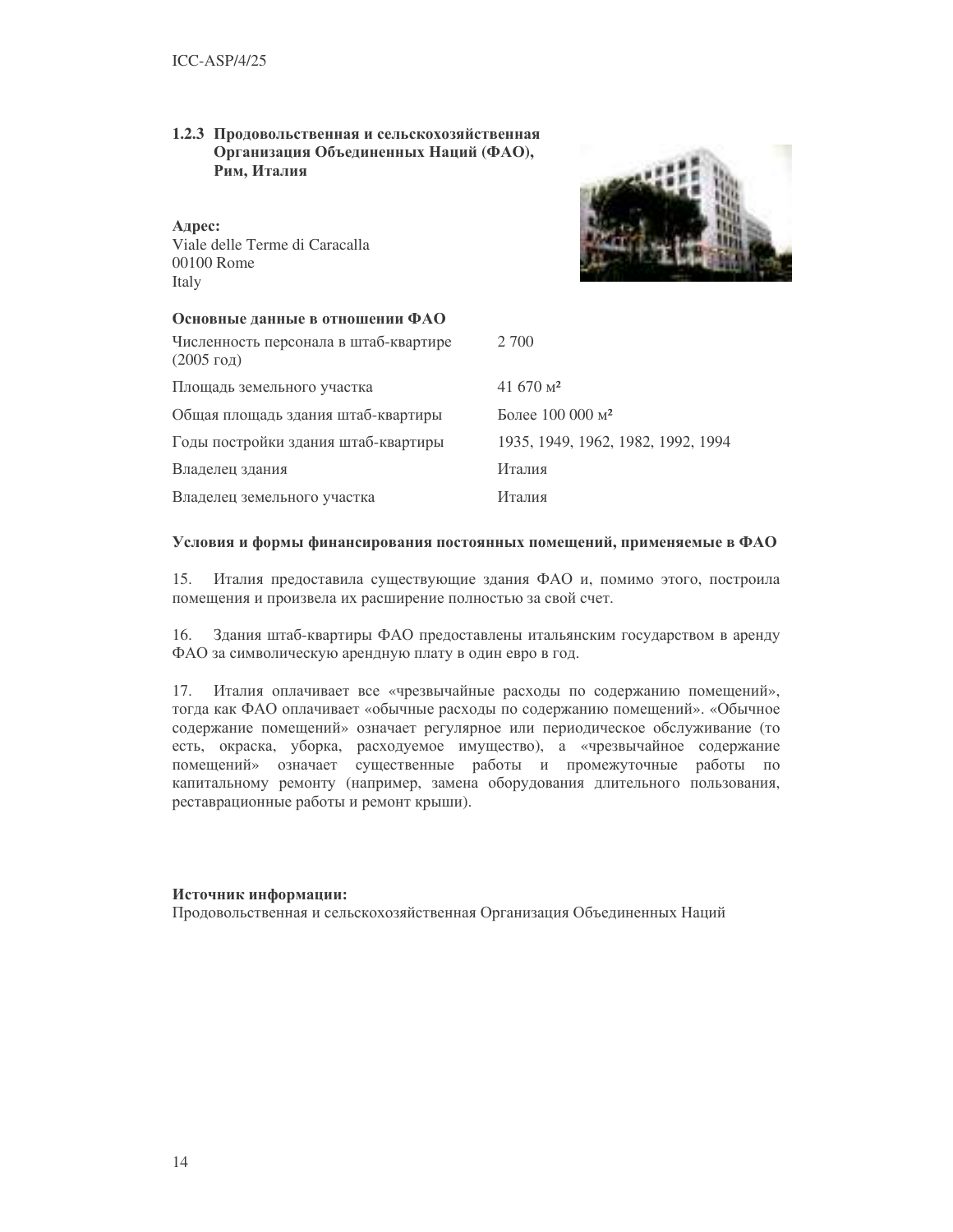### 1.2.4 Международная организация гражданской авиации (ИКАО), Монреаль, Канада

Aдрес: 999 University Street Montreal, Quebec H3C 5H7 Canada

## Основные данные в отношении ИКАО: Численность персонала в штаб-квартире



600

| $(2005 \text{ год})$               |                                                                                                           |
|------------------------------------|-----------------------------------------------------------------------------------------------------------|
| Площадь земельного участка         | 6790 <sub>M</sub> <sup>2</sup>                                                                            |
| Общая площадь здания штаб-квартиры | $33120 \text{ M}^2$                                                                                       |
| Год постройки здания штаб-квартиры | 1996                                                                                                      |
| Владелец здания                    | «174068 Кэнэда Инк.»., филиал<br>«Уэстклифф Груп» и «Кэнвол Лимитэд»<br>(пенсионный фонда сотрудников CN) |
| Владелец земельного участка        | См. выше                                                                                                  |

#### Условия и формы финансирования постоянных помещений, применяемые ИКАО

18. траты на капиталовложения в строительство здания штаб-квартиры ИКАО составили 120 000 000 канадских долл. и были полностью покрыты принимающим государством. Организация имеет возможность купить здание по его балансовой стоимости с учетом износа по окончании 20-летнего срока аренды.

 $19.$ сходы на аренду, а также оперативные расходы и расходы на содержание помещений несут совместно правительство принимающей страны и организация в соотношении 75:25 (Канада/ИКАО). Общая годовая сумма аренды является постоянной (11 156 140 канадских долл.), и она установлена до 2017 года, тогда как расходы на содержание помещений и оперативные расходы увязаны с индексом потребительских цен и индексом инфляции.

20. Пример: при общих годовых расходах ИКАО в сумме 16 241 804 канадских долл. в 2004 году, организация израсходовала 4 060 451 канадский долл.

 $21.$ нада и ИКАО также совместно в соотношении 75:25 несут расходы по ремонту и замене капитального оборудования, которые основаны на жизненном цикле соответствующих систем и прогнозируются на перспективу.

#### Источник информации:

Международная организация гражданской авиации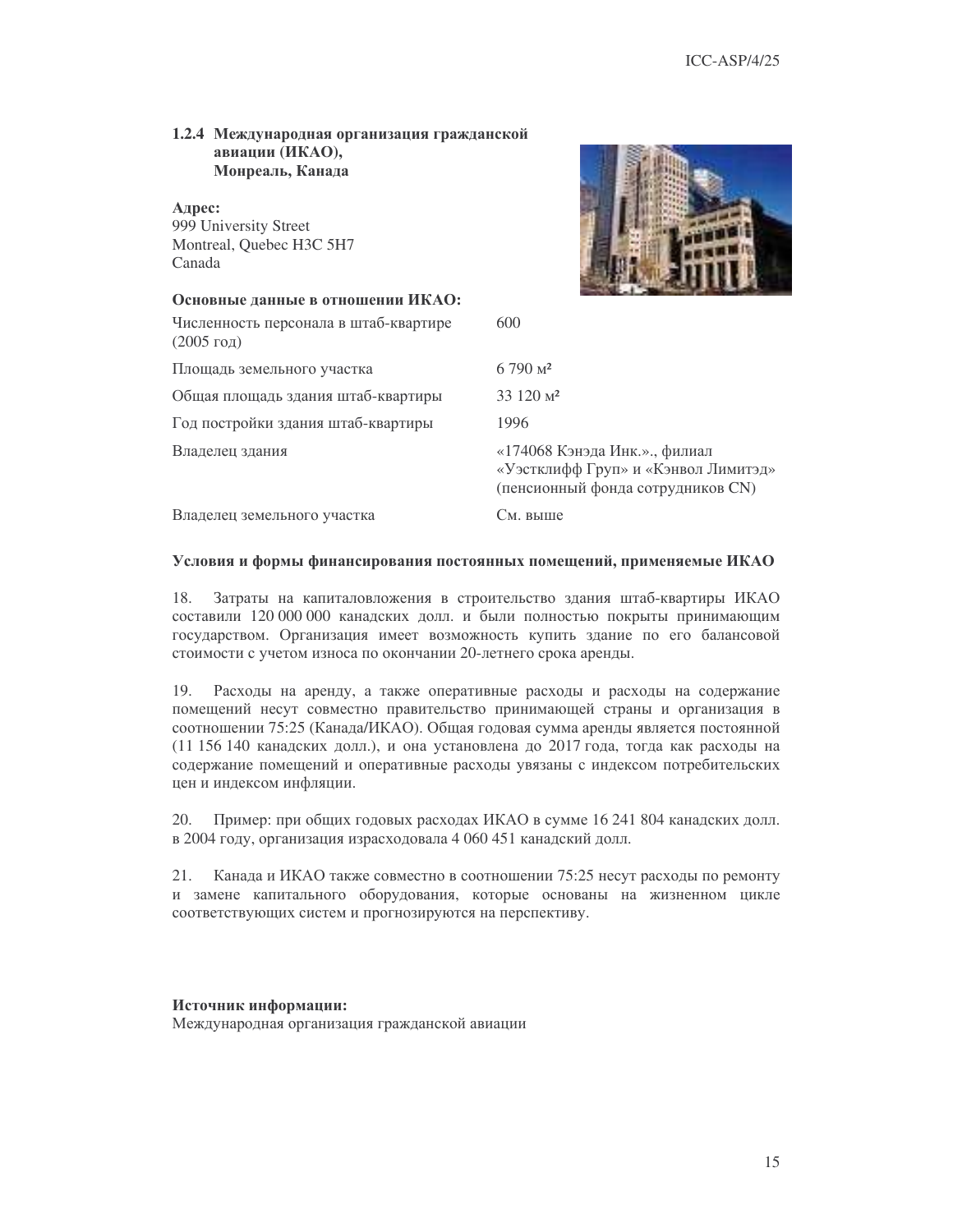## 1.2.5 Международный Суд (МС),  $\Gamma$ аага, Нидерланды

Aдрес: Peace Palace 2517 KJ The Hague The Netherlands

## Основные данные в отношении МС



100

| Численность персонала в штаб-квартире<br>$(2005 \text{ год})$ | 100                                                                                 |
|---------------------------------------------------------------|-------------------------------------------------------------------------------------|
| Площадь земельного участка                                    | $60000 \text{ m}^2$                                                                 |
| Общая площадь здания штаб-квартиры                            | 7939 <sub>M</sub> <sup>2</sup>                                                      |
| Годы постройки здания штаб-квартиры                           | Дворец Мира: 1907-1913<br>Новое крыло: 1978<br>Пристройка к новому крылу: 1995/1996 |
| Владелец здания                                               | Фонд Карнеги                                                                        |
| Владелец земельного участка                                   | Фонд Карнеги                                                                        |
|                                                               |                                                                                     |

#### Условия и формы финансирования постоянных помещений, применяемые МС

22. Эндрю Карнеги и принимающее государство основали Фонд Карнеги. Эндрю Карнеги пожертвовал Фонду сумму в 1,5 млн. долл. США, которая была использована для строительства здания, первоначально предназначавшегося для Постоянной Палаты Третейского Суда. Земельный участок был предоставлен Фонду Карнеги принимающим государством бесплатно.

23. Несколько государств внесли пожертвования натурой на строительство Дворца Мира.

24. В настоящее время помещения предоставлены в распоряжение Суда Фондом Карнеги в Нидерландах в обмен на производимые Организацией Объединенных Наций платежи, которые в 2004 году составили 1 004 086 долл. США.

25. Строительство нового крыла в 1978 году и пристройки к нему в 1996 году производилось полностью за счет принимающего государства (составив в целом 40 млн. долл. США).

Источник информации: Международный Суд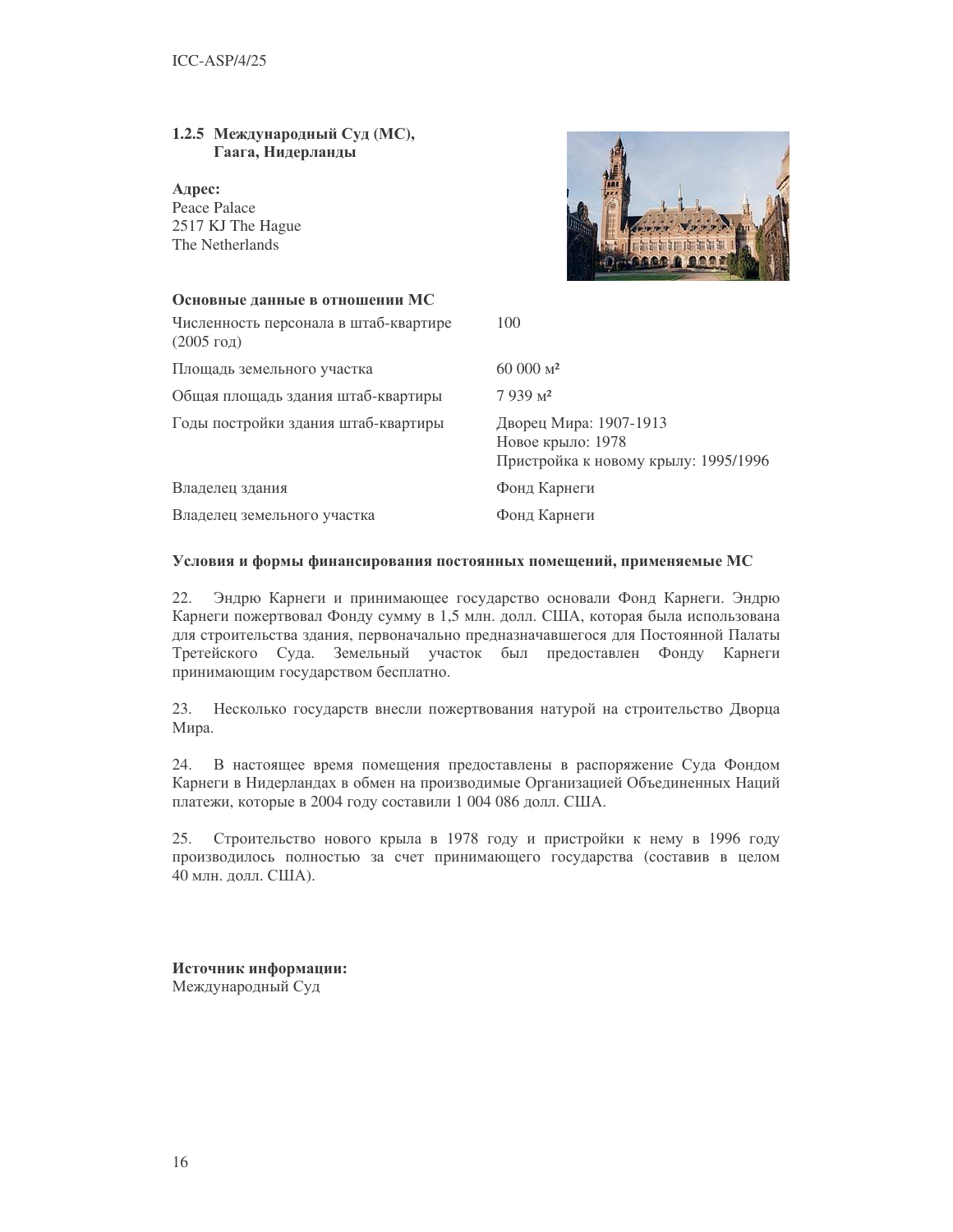#### 1.2.6 Международная организация труда (МОТ), Женева, Швейцари<mark>я</mark>

Aдрес: 4 Route des Morillons 1211 Geneva 22 Switzerland

#### Основные данные в отношении МОТ

Численность персонала в штаб-квартире  $(2005 \text{ rod})$ 

Площадь земельного участка



1 124

166 303 M<sup>2</sup>

Общая площадь здания штаб-квартиры Обща я площадь здания штаб-квартиры: примерно 50 000 м<sup>2</sup> (кабинеты) плюс 50 000 м<sup>2</sup> - другие служебные помещения, включая центр для проведения конференций вместимостью 1 400 Год постройки здания штаб-квартиры  $1974$ Владелец зда ния Ме ждународная организация труда Владелец земельного участка Международная организация труда, за исключением участка площадью в 21 112 м<sup>2</sup>, владельцем которого является Женевский кантон

#### Условия и формы финансирования постоянных помещений, применяемые МОТ

26. Строительство зданий штаб-квартиры МОТ финансировалось за счет собственных финансовых средств организации и ссуды от принимающего государства, Швейцарии, в размере 117 млн. швейцарских франков, предоставленной на период в 40 лет по ставке в 3,0%. С 1996 года, после проведения переговоров между принимающим государством и базирующимися в Швейцарии международными организациями, производить выплаты по процентам более не требуется. В течение 30летнего периода предстоит произвести погашение только суммы основного капитала.

27. Ссуда была предоставлена Фондом недвижимого имущества для международных организаций (ФИПОИ).

28. 2 мля была предоставлена МОТ бесплатно. Участок земли, находящийся во владении Женевского кантона, также предоставлен бесплатно.

#### Источник информации:

Международная организация труда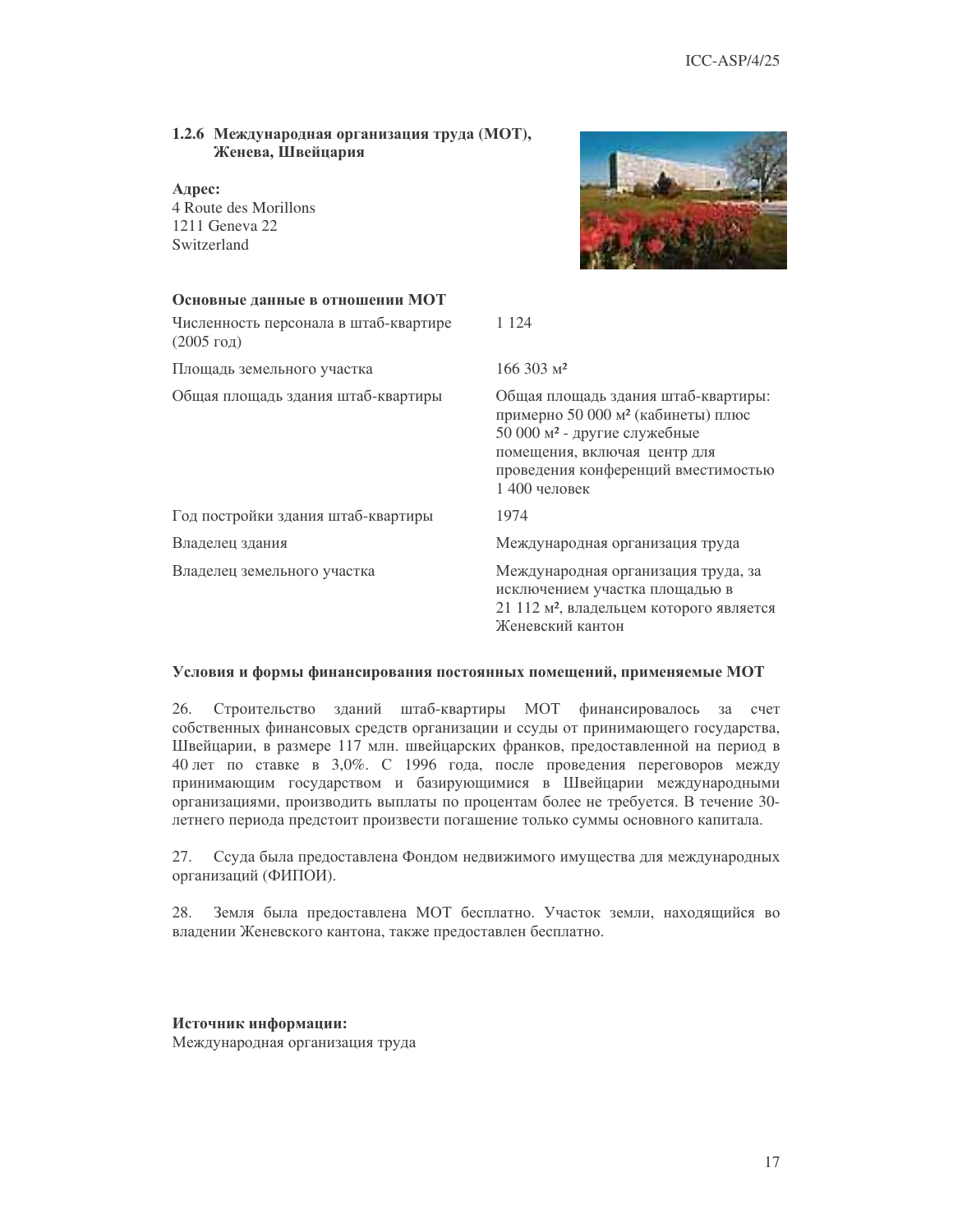## 1.2.7 Международный трибунал по морскому праву (МТМП),  $\Gamma$ амбург, Германия

Aдрес: Am Internationalen Seegerichtshof 1 22609 Hamburg Germany



#### Основные данные в отношении МТМП

| Численность персонала в штаб-квартире<br>$(2005 \text{ год})$ | 40                              |
|---------------------------------------------------------------|---------------------------------|
| Площадь земельного участка                                    | 30090 <sub>M</sub> <sup>2</sup> |
| Общая площадь здания штаб-квартиры                            | $20\,700 \,\mathrm{M}^2$        |
| Год постройки здания штаб-квартиры                            | 2000                            |
| Владелец здания                                               | Германия                        |
| Владелец земельного участка                                   | Германия                        |

#### Условия и формы финансирования постоянных помещений, применяемые  $MTMII:$

29. рвоначально планировалось, что в здании Трибунала будет размещаться 113 сотрудников. Оно полностью финансировалось (само здание и мебель) принимающим государством – Германией, а также городом Гамбургом. Затраты на капиталовложения в связи со строительством помещений суда составили 123,2 млн. немецких марок:

Здание: 97 710 000 немецких марок Вилла: 8 800 800 немецких марок Сад: 11 000 000 немецких марок Оборудование: 5 500 000 немецких марок

30. Трибунал арендует помещения за символическую плату в одну немецкую марку в год.

31. Трибунал несет ответственность за все соответствующие надлежащие расходы по обслуживанию помещений и мелкий ремонт общей стоимостью до 1 000 евро. Если стоимость одного отдельно взятого ремонта превышает 1 000 евро, то принимающее государство возмещает Трибуналу финансовые средства, превышающие эту сумму. Общая ответственность Трибунала в отношении такого ремонта не может превышать 50 000 евро в год.

32. рмания дала согласие на оплату любых крупных расходов по ремонту, определяемому как любой отдельно взятый ремонт, расходы на который составляют более 2 500 евро.

#### Источник информации:

Международный трибунал по морскому праву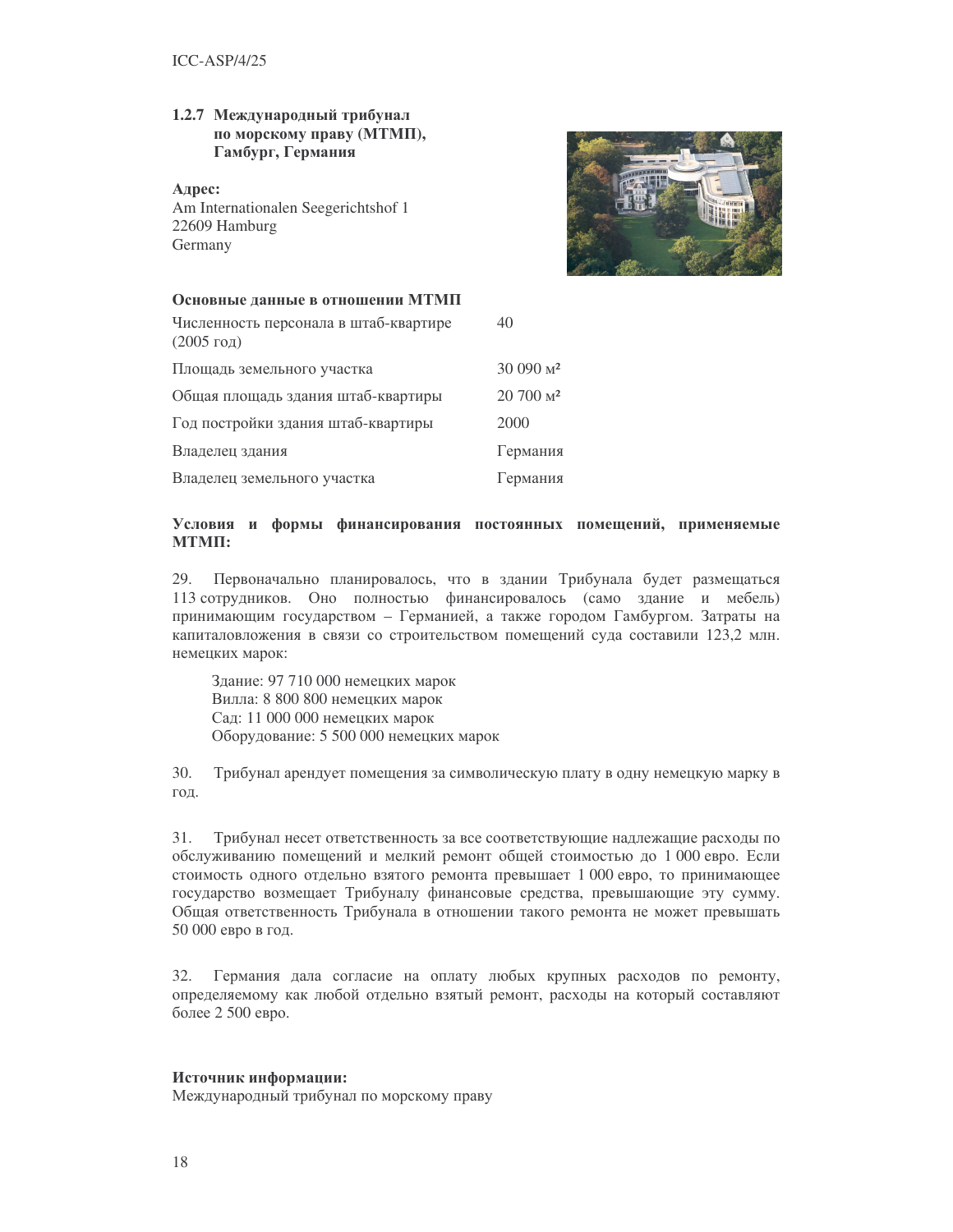#### 1.2.8 Организация по запрещению химического оружия (ОЗХО), Гаага, Нидерланды

Адрес: Johan de Wittlaan 32 2517 JR The Hague Netherlands

#### Основные ланные в отношении ОЗХО



| 552                                                                                                       |
|-----------------------------------------------------------------------------------------------------------|
| $10.397$ $M^2$                                                                                            |
| 18613 <sub>M</sub> <sup>2</sup>                                                                           |
| 1996-1998                                                                                                 |
| «Пис Билдинг Катсхевел БВ»<br>(совместное предприятие «Провастгуд<br>Недерланд БВ» и «Хиллен & Роозен БВ) |
| Муниципалитет Гааги                                                                                       |
|                                                                                                           |

#### Условия и формы финансирования постоянных помещений, применяемые ОЗХО

33. На подготовительном этапе принимающее государство оплачивало стоимость аренды в связи с предоставляемыми служебными помещениями, а также расходы на содержание помещений, электроснабжение и расходы за сдачу объекта «под ключ».

 $34$ После завершения строительства здания своей штаб-квартиры ОЗХО выплачивала арендную плату в сумме 2 382 231 евро в виде поквартальных авансовых выплат, которые принимающее государство в течение первых трех лет возмещало. Арендная плата после первых трех лет, которую выплачивает ОЗХО, подлежит ежегодной корректировке с учетом индекса потребительских цен полного базисного набора, с максимальным годовым ростом, установленным в пять процентов, тогда как ежегодная рассчитанная на 10 лет рента (покрывающая особые потребности организации) не подлежит пересмотру в отношении цены.

В 2004 году годовая арендная плата за земельный участок и здание, подлежащая 35. выплате «Пис Билдинг Катсхевел», составила 2 939 365 евро. Договор аренды заключен на 15 лет с возможностью продлений на пятилетние периоды, если действие договора не будет прекращено ОЗХО за 12 месяцев до истечения срока аренды.

#### Источник информации:

Организация по запрещению химического оружия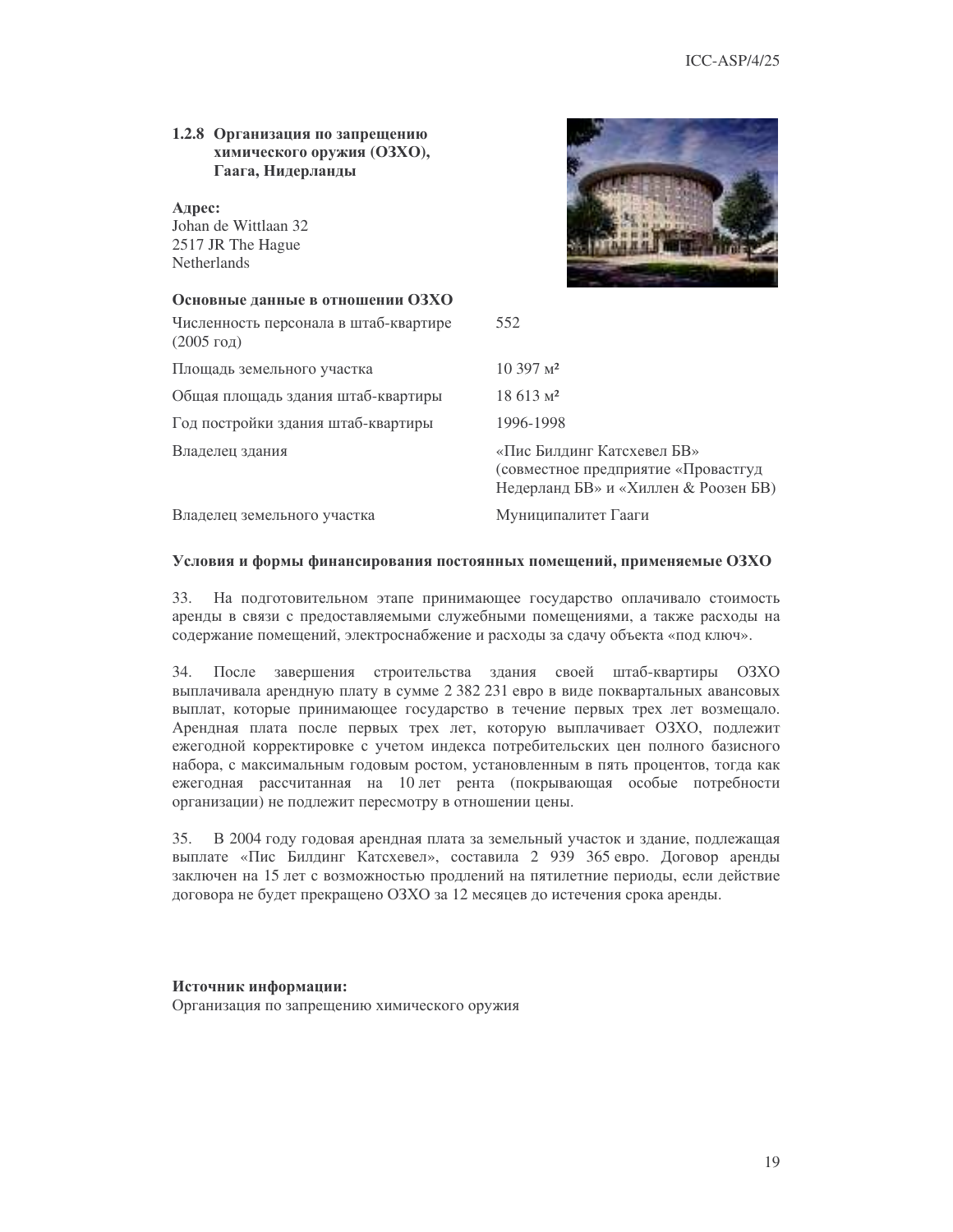Aдрес:

First Avenue at 46th Street

## 1.2.9 Штаб-квартира Организации Объединенных Наций (ООН), Нью-Йорк, Соединенные Штаты Америки

| New York, NY 10017<br><b>United States of America</b>         |                                                                                                                                                                                                                                                                                                                                          |
|---------------------------------------------------------------|------------------------------------------------------------------------------------------------------------------------------------------------------------------------------------------------------------------------------------------------------------------------------------------------------------------------------------------|
| Основные данные в отношении ООН                               |                                                                                                                                                                                                                                                                                                                                          |
| Численность персонала в штаб-квартире<br>$(2005 \text{ год})$ | 3 500                                                                                                                                                                                                                                                                                                                                    |
| Площадь земельного участка                                    | 66 500 м <sup>2</sup>                                                                                                                                                                                                                                                                                                                    |
| Общая площадь здания штаб-квартиры                            | 244 949 M <sup>2</sup>                                                                                                                                                                                                                                                                                                                   |
| Год постройки здания штаб-квартиры                            | Здание Секретариата: 1950<br>Здание Генеральной Ассамблеи: 1952,<br>расширено в 1964 и 1979/1982<br>Здание для проведения конференций:<br>1952, расширено в 1964 и 1976/1982<br>Здание библиотеки: 1962<br>Здание ЮНИТАР: 1950<br>Уровни Норт Лон, Саут Эннекс,<br>подъезды для служебных автомобилей и<br>автостоянки: 1981; 1982; 1952 |
| Владелец здания                                               | Организация Объединенных Наций                                                                                                                                                                                                                                                                                                           |
| Владелец земельного участка                                   | Организация Объединенных Наций                                                                                                                                                                                                                                                                                                           |

**SOF** 

#### Условия и формы финансирования постоянных помещений, применяемые ООН

36. 14 декабря 1946 года Генеральная Ассамблея приняла предложение Джона Д. Рокфеллера выделить 8,5 млн. долл. США для покупки участка земли вдоль реки Ист Ривер к северу от 42-ой улицы. Участок был куплен в 1947 году. Город Нью-Йорк также внес свой вклад в отношении определенных объектов собственности, улиц, прав на вид на реку и прав на воздушное пространство над дорогой имени Франклина Делано Рузвельта, с тем чтобы территория участка выглядела единой, сплошной и неразрывной. Улицы и другие участки были переданы ООН в 1947 году. Окончательные границы комплекса ООН были официально определены в соглашении, заключенном в 1954 году. На этом участке расположены здание Секретариата, конференционные помещения и библиотека.

37. В сентябре 1989 года находящийся под зданием ЮНИТАР участок земли был куплен за 4,5 млн. долл. США. Право собственности на здание было передано Организации Объединенных Наций в 1993 году.

38. Кроме того, ООН арендует офисные помещения в нескольких зданиях по всему городу Нью-Йорку с общей арендуемой площадью в 135 340 м<sup>2</sup>.

39. Здания Секретариата, Генеральной Ассамблеи и для проведения конференций были построены по первоначальной стоимости в 67 млн. долл. США (в 50-е годы) с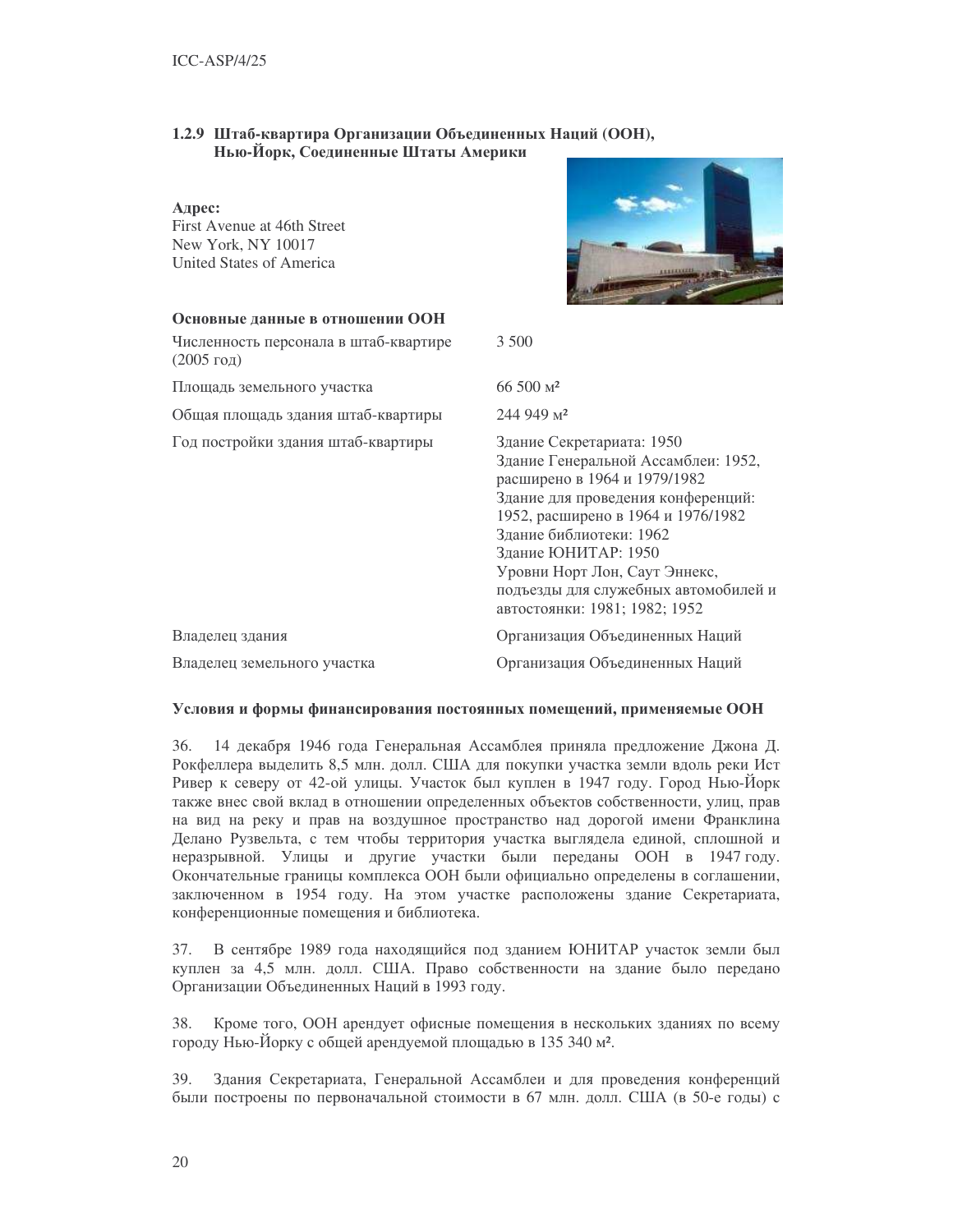финансированием за счет беспроцентной ссуды, предоставленной принимающим государством, которая была погашена за период с 1951 по 1982 год.

Строительство библиотеки в 1962 году финансировалось за счет дара Фонда 40. Форда в сумме 6,7 млн. долл. США.

Расширение комплекса в 1976 году, которое обошлось в 55 млн. долл. США,  $41.$ финансировалось за счет регулярного бюджета Организации.

42. Что касается Генерального плана капитального ремонта в связи с необходимой модернизацией штаб-квартиры ООН, то от правительства принимающего государства поступило предложение о выделении ссуды в размере 1,2 млрд. долл. США по максимальной процентной ставке в 5,54% с максимальным периодом погашения в 30 лет. В настоящее время рассматриваются все варианты финансирования.

#### Источник информации:

Организация Объединенных Наций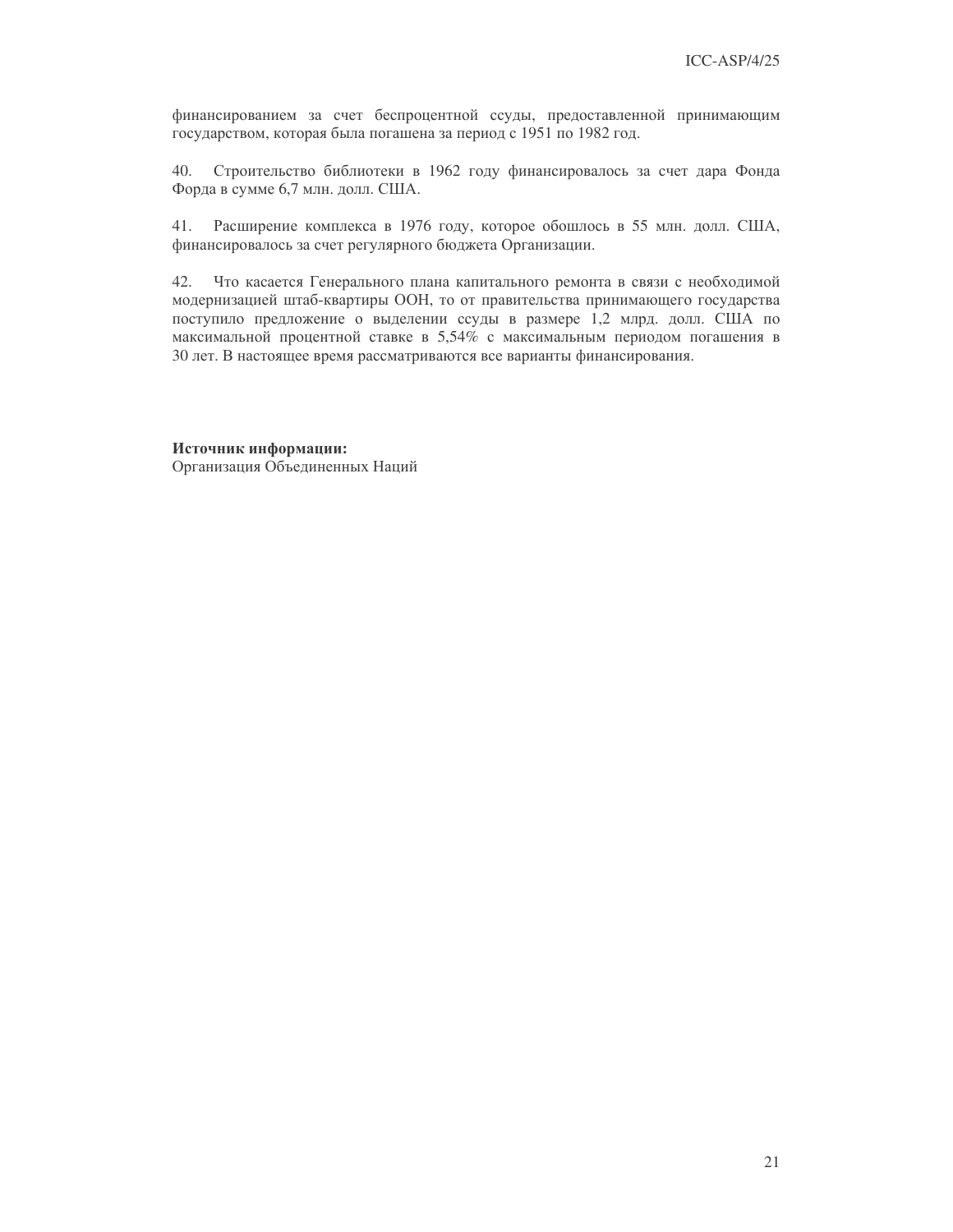#### 1.2.10 Организация Объединенных Наций по вопросам образования, науки и культуры (ЮНЕСКО), Париж, Франция

Адрес: 7. Place de Fontenov 75352 Paris 07 SP France



#### Основные данные в отношении ЮНЕСКО

| Численность персонала в штаб-квартире<br>$(2005 \text{ год})$ | примерно 3 000 человек                                            |
|---------------------------------------------------------------|-------------------------------------------------------------------|
| Площадь земельного участка                                    | $48715$ $M2$                                                      |
| Общая площадь здания штаб-квартиры                            | 134 000 м <sup>2</sup> (включая площадь подземной<br>автостоянки) |
| Год постройки здания штаб-квартиры                            | 1958-1985                                                         |
| Владелец здания                                               | <b>FOHECKO</b>                                                    |
| Владелец земельного участка                                   | Франция                                                           |

#### Условия и формы финансирования постоянных помещений, применяемые **FOHECKO**

43. Земля на участке Фонтенуа, где расположена штаб-квартира, была предоставлена французским правительством и сдана в аренду организации 25 июня 1954 года на неопределенный период времени. Организация выплачивает за аренду участка Фонтенуа символическую арендную плату в 1 французский франк.

 $44$ Земля на участке Миоллис/Бонвэн также была предоставлена организации в 1972 году на неопределенный период времени и за символическую арендную плату в 100 французских франков.

Для строительства зданий организации на участке Фонтенуа была предоставлена 45. финансовая помощь в форме беспроцентной ссуды в размере 2,1 млрд. французских франков, которая подлежит погашению в течение 30-летнего периода.

Для строительства зданий на участке Миоллис/Бонвэн были предоставлены 46. также несколько других ссуд под проценты.

47. В общей сложности за период с 1958 по 1985 год было построено восемь зданий.

Для целей модернизации принимающее государство предоставило сумму в 4 млн. 48. долл. США в виде пожертвований. Кроме того, Франция заключила договор аренды с «Кэс де депо э консигнасьон» на 80 млн. евро, в отношении которого Франция согласилась выплачивать процентные начисления в сумме 19,5 млн. евро в течение 17летнего периода (2005-2021 годы). Кроме того, Франция дала согласие стать гарантом капиталовложений, которые подлежат возвращению к 2019 году.

#### Источник информации:

Организация Объединенных Наций по вопросам образования, науки и культуры Французское правительство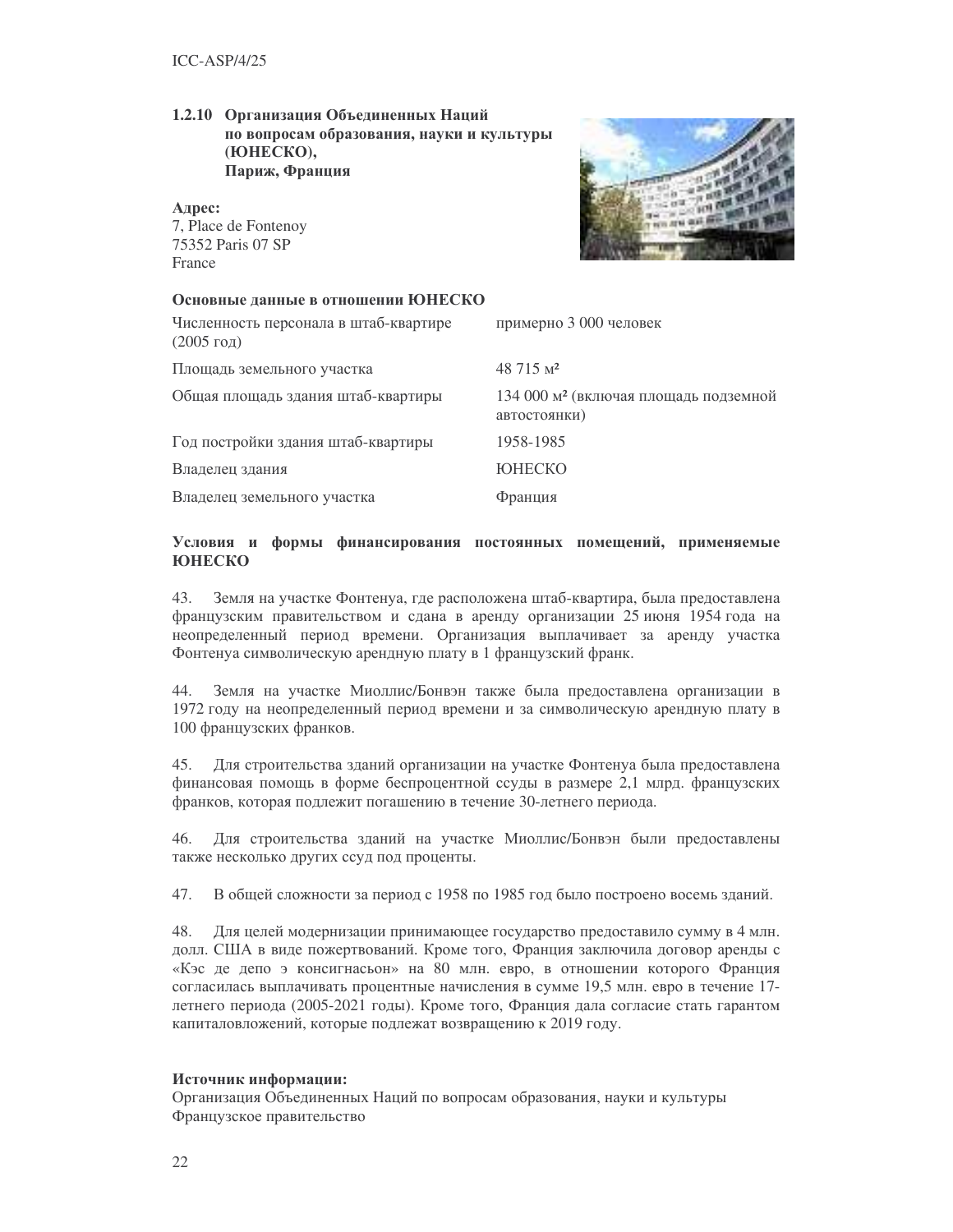#### 1.2.11 Венский международный центр (ВМЦ), Вена, Австрия

Aдрес: Vienna International Centre Austria



Основные данные в отношении ВМЦ

Численность персонала в штаб-квартире  $(2005$  год) примерно 4 500 сотрудников Площадь земельного участка 180 000  $M^2$ Общая площадь здания штаб-ква 350 000  $M^2$ Год постройки здания штаб-ква 1972-1979 Владелец зда Австрия Владелец земельного участка Австрия

#### Условия и формы финансирования, применяемые к помещениям организаций, базирующихся в ВМЦ

49. Расходы на строительство зданий ВМЦ составили примерно 640 000 000 евро и были совместно покрыты правительством принимающего государства (65%) и муниципалитетом Вены (35%). Нынешняя стоимость зданий составляет порядка 1 млрд. евро.

50. Помещения ВМЦ сданы в аренду базирующимся в ВМЦ международным организациям за символическую арендную плату в 1 австрийский шиллинг в год (теперь 0,07 евро) на 99 лет. Австрийское правительство предоставило разрешение на пользование территорией и помещениями и их занятие и сохраняет права собственности на здания ВМЦ и участок земли.

51. В соответствии с Меморандумом о взаимопонимании между базирующимися в ВМЦ международными организациями и правительством принимающего государства оперативные расходы оплачиваются базирующимися в ВМЦ организациями. В соответствии с формулой совместного несения расходов оперативные расходы оплачиваются совместно четырьмя организациями (МАГАТЭ, ЮНОВ, ЮНИДО, ОДВЗЯИ).

52. Однако расходы на капитальный ремонт и замену оборудования покрываются за счет фонда, которым совместно распоряжаются базирующиеся в ВМЦ организации (50%) и принимающее государство (50%).

#### Источник информации:

Организация Объединенных Наций по промышленному развитию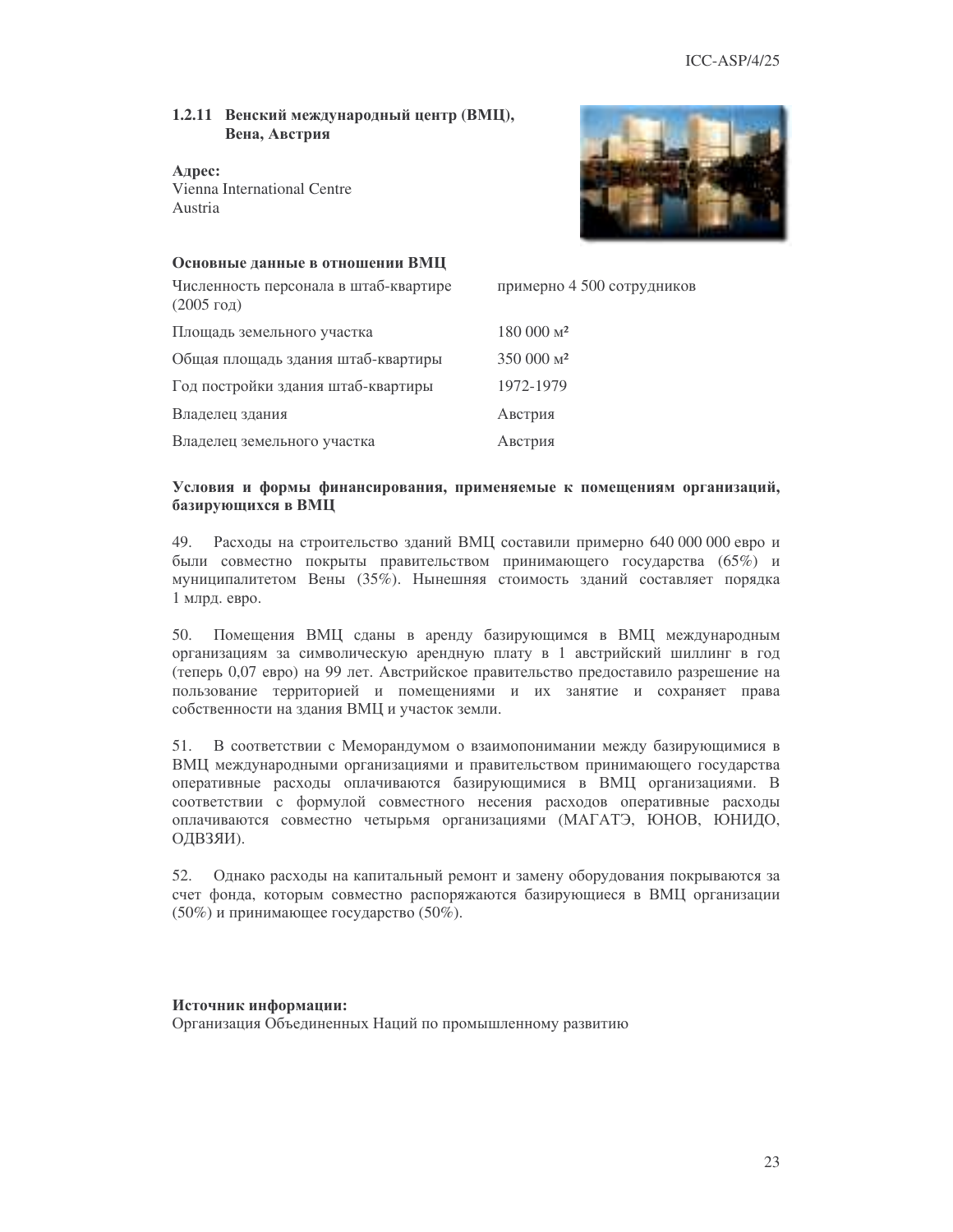## 1.2.12 Всемирная торговая организация (ВТО), Женева, Швейцари<mark>я</mark>

Aдрес: Centre William Rappard Rue de Lausanne 154 1202 Geneva Switzerland

Основные данные в отношении ВТО



805

| Численность персонала в штаб-квартире<br>$(2005 \text{ год})$ | 805                                                                 |
|---------------------------------------------------------------|---------------------------------------------------------------------|
| Площадь земельного участка                                    | Центр Вильяма Раппарда: 33 669 м <sup>2</sup>                       |
| Общая площадь здания штаб-квартиры                            | Центр Вильяма Раппарда: 22 520 м <sup>2</sup>                       |
| Год постройки здания штаб-квартиры                            | 1925-1945                                                           |
| Владелец здания                                               | Фонд недвижимого имущества для<br>международных организаций (ФИПОИ) |
| Владелец земельного участка                                   | ФИПОИ                                                               |
|                                                               |                                                                     |

## Условия и формы финансирования постоянных помещений, применяемые ВТО

53. Согласно сно соглашению, за ключенному ме между ВТО и йцарской Конфедерацией 17 мая 1995 года, ВТО получила право на бесплатное пользование поверхностью земельного участка в течение 99 лет (т.е. до 2094 года) и право на бесплатное владение зданием Центра Вильяма Раппарда (ЦВР).

54. Строительство здания ЦВР началось в 1925 году и завершилось, после добавления нескольких пристроек, к 1945 году. Ранее в ЦВР располагались несколько различных международных организаций (МОТ, УВКБ). Генеральное соглашение по тарифам и торговле (ГАТТ), которое сменило ВТО совместно с другими пользователями владело ЦВР с 1976 года (в настоящее время ВТО владеет им совместно с Институтом международных исследований - ИМИ).

55. Швейцарские власти оценили в 1995 году стоимость ЦВР в 55 млн. шв. франков.

56. В 2002 году швейцарские власти бесплатно предоставили ВТО дополнительное здание на улице Ротшильда, в котором в настоящее время размещаются кабинеты для 116 сотрудников.

57. ВТО покрывает только расходы по содержанию зданий.

#### Источник информации:

Всемирная торговая организация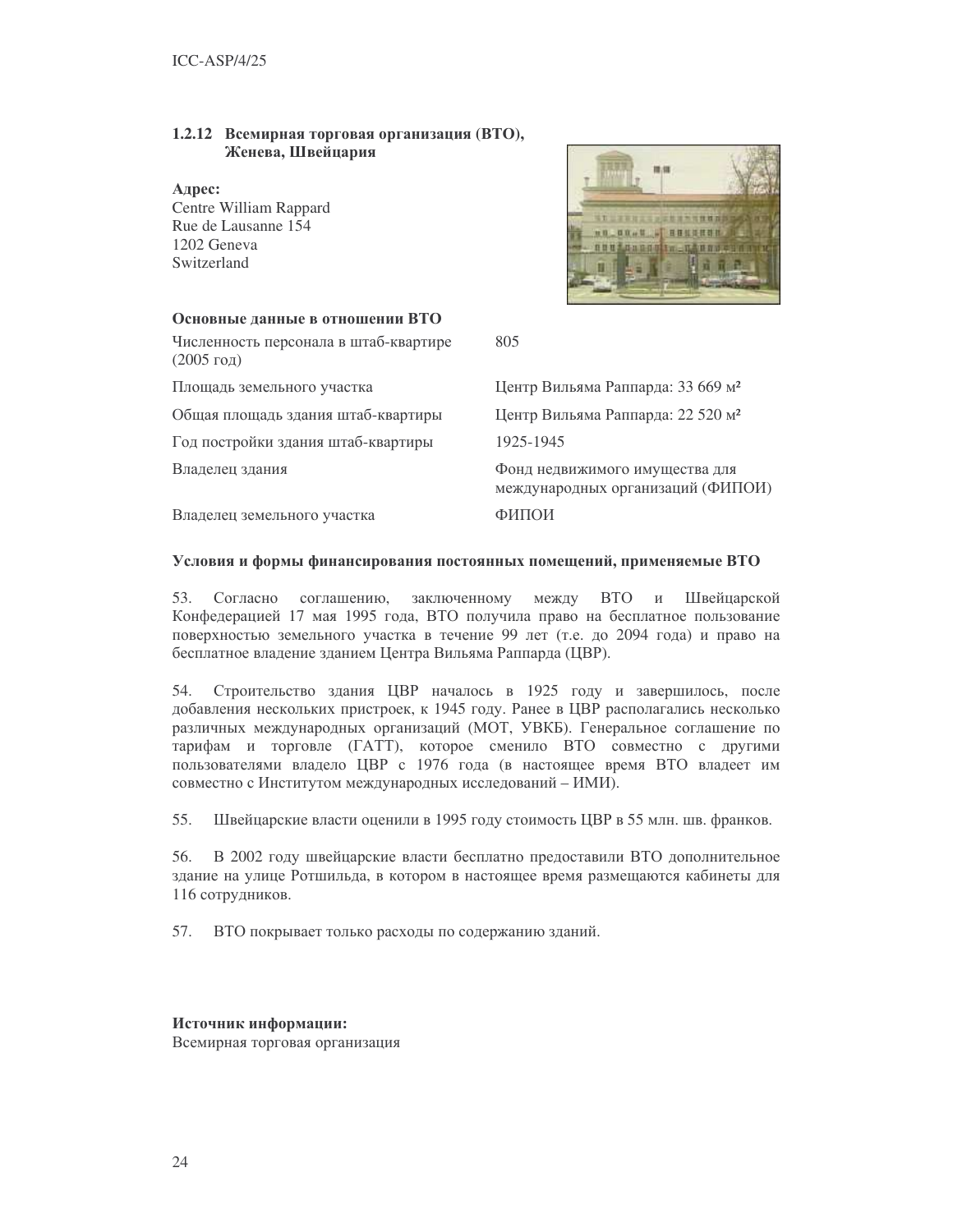#### $1.3$ Выводы и последствия для Международного уголовного суда

58. Приведенные выше описания условий финансирования крупных международных организаций показывают, что в большинстве случаев организациям были предложены благоприятные условия<sup>4</sup>. От организации к организации эти условия различаются: если большинству из них либо бесплатно, либо за символическую плату был предоставлен земельный участок, то некоторым из них бесплатно было предоставлено здание или выделена ссуда на благоприятных условиях.

#### 1.3.1 Диапазон вариантов

На основе резюме информации, полученной от подвергнутых анализу 59. организаций, перечень вариантов по категориям может выглядеть следующим образом:

|                |                                                                                                                                   | Примеры                                                            |
|----------------|-----------------------------------------------------------------------------------------------------------------------------------|--------------------------------------------------------------------|
| A.             | Земельный участок<br>- Предоставляется бесплатно или за символическую арендную<br>плату                                           | ЕСПЧ, Евр.С, ФАО,<br>MC, MOT, MTMII,<br>ЮНЕСКО, ВМЦ,<br><b>BTO</b> |
| <b>B.</b>      | Здание<br>- Принимающее государство сдает здание в аренду организации за<br>символическую арендную плату                          | ФАО, МТМП, ВМЦ                                                     |
| $\mathbb{C}$ . | Ссуда<br>- Беспроцентная ссуда, например ЮНЕСКО: 2,1 млрд.фр. франков<br>$(= 320$ млн. евро) на 30 лет                            | MOT, OOH,<br><b>ЮНЕСКО</b>                                         |
|                | - Ссуда на благоприятных условиях, например под три процента<br>на 40 лет                                                         | Евр.С, МОТ (до<br>1996 года)                                       |
| D.             | Субсидируемые расходы<br>- Совместное несение расходов организацией (например, 25%) и<br>принимающим государством (например, 75%) | <b>HKAO</b>                                                        |
|                | - Принимающее государство оплачивает (большую) часть<br>чрезвычайного бюджета (например, 24%, а не 12% от регулярного<br>бюджета) | ЕСПЧ                                                               |
| <b>E.</b>      | Пожертвования                                                                                                                     |                                                                    |
|                | - например, земельный участок, здание или части здания                                                                            | MC, OOH                                                            |

В случае некоторых организаций применялись более чем один из выше 60. упомянутых вариантов. Например, МОТ получила участок земли и ссуду на благоприятных условиях для строительства своих новых помещений.

#### 1.3.2 Применение благоприятных условий к Международному уголовному суду

Вопрос, с которым предстоит определиться Суду, заключается в том, можно ли 61. было бы также достичь согласия по одному или более из этих условий для

<sup>&</sup>lt;sup>4</sup> Термин «благоприятные условия» понимается как означающий более лучшие условия по сравнению с рыночными или коммерческими.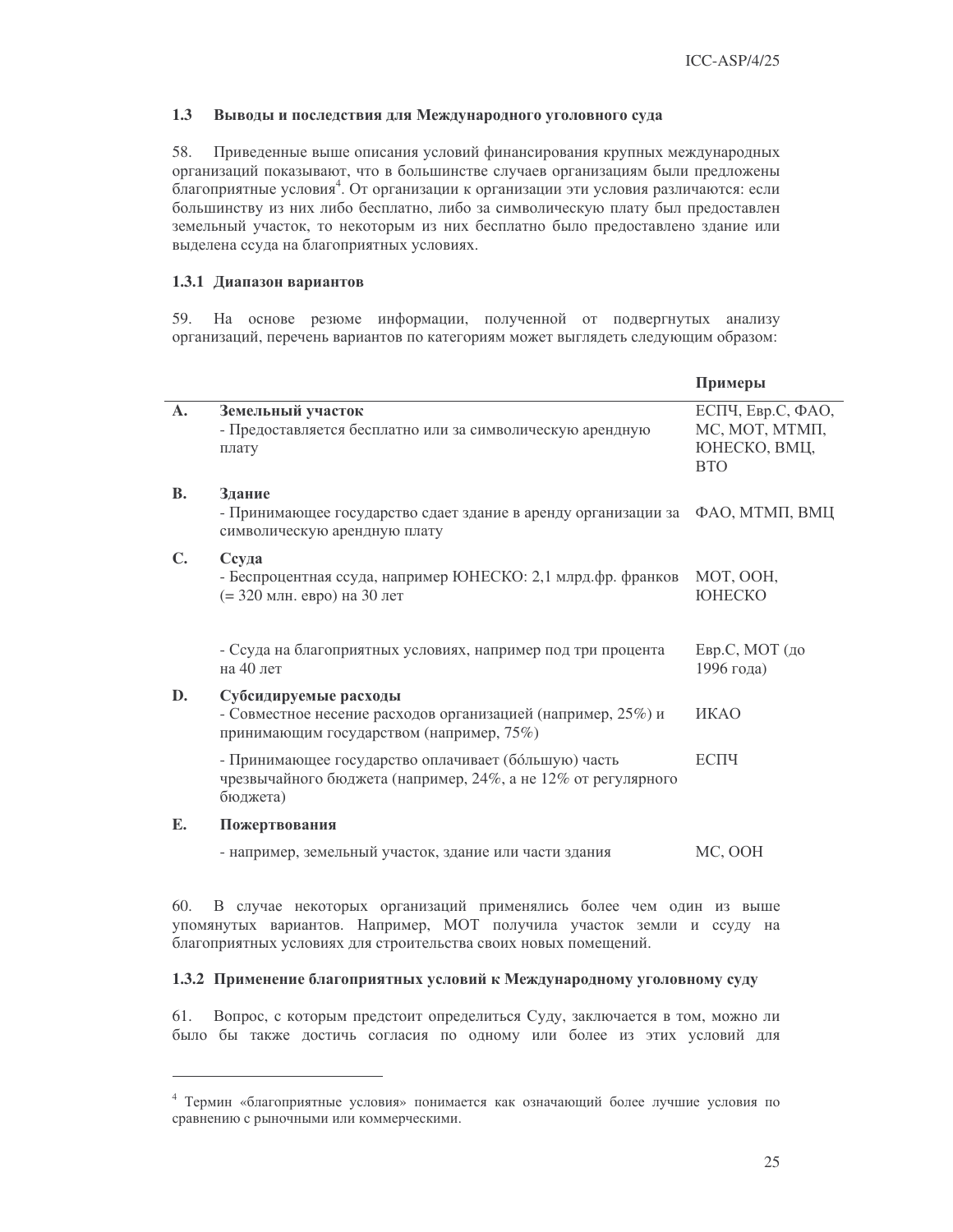строительства новых постоянных помещений и каково было бы воздействие этих отдельно взятых условий на общие расходы.

Основываясь на расчетах по модели, представленной в докладе о финансовом 62. сравнении вариантов размещения Суда (ICC-ASP/4/CBF.2/4), был произведен подсчет последствий следующих условий:

- бесплатное предоставление участка земли  $A<sub>1</sub>$
- $B<sub>1</sub>$ бесплатное предоставление здания и участка земли
- $C_{\cdot}$ ссуда
	- 1. беспроцентная ссуда
	- 2. ссуда на благоприятных условиях (3%)
- субсидируемые расходы (25% организация/75% спонсор) D.

#### Резюме расходов<sup>5</sup> Суда на этих условиях приводится в таблице ниже: 63.

|                | Описание:                                                                                                                                                                    | Ежегодные<br>расходы $^6$ (в евро) | Экономия |
|----------------|------------------------------------------------------------------------------------------------------------------------------------------------------------------------------|------------------------------------|----------|
|                | Исходные ориентиры: рыночные условия<br>В соответствии с описанием, которое приводится в докладе о<br>финансовом сравнении вариантов размещения Суда (ICC-<br>ASP/4/CBF.2/4) | 15,2 млн.                          |          |
| $\mathbf{A}$ . | Участок земли предоставлен бесплатно                                                                                                                                         | 13,4 млн.                          | $-11,8%$ |
| <b>B.</b>      | Здание и участок земли предоставлены<br>бесплатно<br>Оперативные расходы и эксплуатационные расходы<br>оплачиваются организацией                                             | 4,3 млн.                           | $-71,7%$ |
| C.1            | Беспроцентная ссуда<br>Срок погашения - 25 лет                                                                                                                               | 10,5 млн.                          | $-30,9%$ |
| C.2            | Ссуда на благоприятных условиях (3%)<br>Срок погашения - 25 лет                                                                                                              | 13,4 млн.                          | $-11,8%$ |
| D              | Субсидируемые расходы<br>Организация оплачивает 25%, принимающее государство<br>оплачивает 75% (например, ИКАО)                                                              | 3,8 млн.                           | $-75\%$  |
|                | Комбинации:                                                                                                                                                                  |                                    |          |
| $A + C1$       | Участок земли предоставляется бесплатно +<br>беспроцентная ссуда                                                                                                             | 7,7 млн.                           | $-49.3%$ |
| $A + C2$       | Участок земли предоставляется бесплатно +<br>ссуда на благоприятных условиях                                                                                                 | 9,7 млн.                           | $-36,2%$ |

<sup>&</sup>lt;sup>5</sup> По приблизительным оценкам с учетом детального обсуждения условий, с разницей в +/-15%, как это отмечено в докладе о финансовом сравнении вариантов размещения, ICC-ASP/4/CBF.2/4.

 $6$  В ценах 2012 года при предполагаемых темпах темпов инфляции в три процента в год.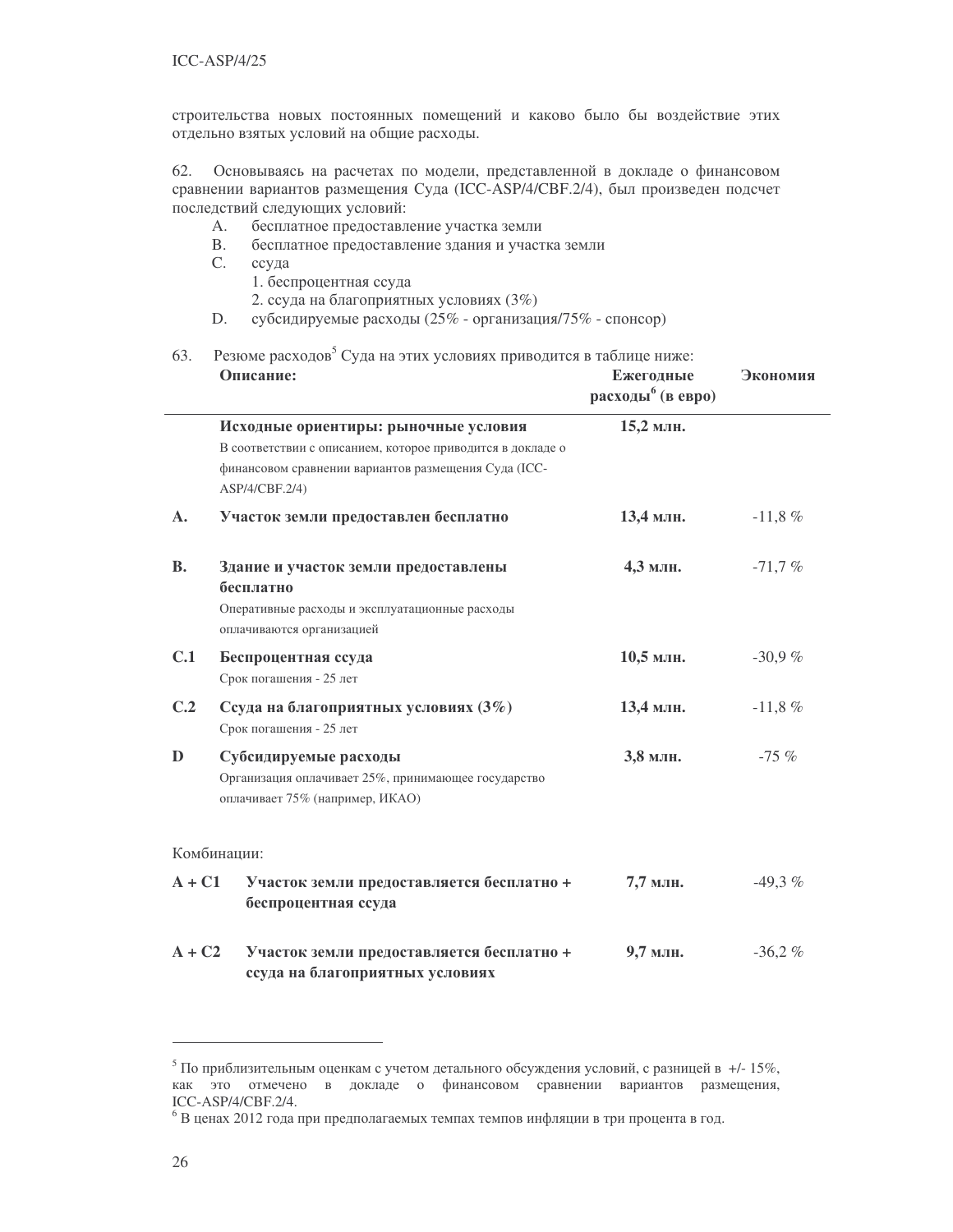#### $2.$ Альтернативные методы финансирования

64 БФК обратился также к Суду с просьбой рассмотреть творческие варианты финансирования, такие как возможность предложить государствам-участникам рассмотреть индивидуальные субсидии на строительство помещений (например, конкретных залов судебных заседаний или конференц-залов). Иными словами, Суду было предложено изучить возможности сбора средств. При рассмотрении этого вопроса Суд пришел к пониманию того, что вопрос сбора средств является сложным и деликатным вопросом, особенно, когда речь идет о судебном учреждении. Поэтому Суд считает, что ему могут потребоваться руководящие указания Ассамблеи относительно типа и методов сбора средств, которые являлись бы уместными.

#### $2.1$ Различные виды сбора средств

65. Предполагается, что существуют две широких категории вариантов сбора средств, которые можно было бы рассмотреть на предмет строительства постоянных помещений:

#### 2.1.1 Государственные средства

#### 2.1.1.1 Государства-участники

В качестве одного из вариантов можно было бы обратиться за пожертвованиями 66. к государствам или другим государственным органам, имеющим отношения с Судом (например, таким организациям, как ЕС). На данный момент по-прежнему остается открытым вопрос о том, кто мог бы выступить в качестве наиболее подходящего инициатора такого обращения (например, Ассамблея государств-участников).

#### 2.1.1.2 Государства, не являющиеся участниками Римского статута

Можно было бы также рассмотреть возможность обращения к дружественным 67. государствам, которые не являются участниками Статута, с предложением принять участие в оплате расходов на строительство постоянных помещений. Таким образом они могли бы выразить свою поддержку Суду, пока что не являясь государствамиучастниками.

#### 2.1.2 Частные средства

68. Другим вариантом могло бы стать обращение за пожертвованиями к частным источникам. Сбор средств является одним из важных источников поступлений многих организаций во всем мире, отстаивающих интересы общественности. Только в Соединенных Штатах Америки частными донорами была израсходована в 2004 году сумма, приблизительно составляющая 248,52 млрд.долл. США (5,34 млрд. долл. США по статье «Международные дела»)'.

69. Если этот вариант будет рассматриваться, то придется определиться с тем, обращаться ли с призывом о выделении средств только к признанным фондам и другим институциональным донорам, или было бы возможным и целесообразным обратиться с общим или адресным обращением за пожертвованиями и к частным лицам.

<sup>&</sup>lt;sup>7</sup> Публикация Центра по филантропии в университете Индианы «Giving USA 2005 Report».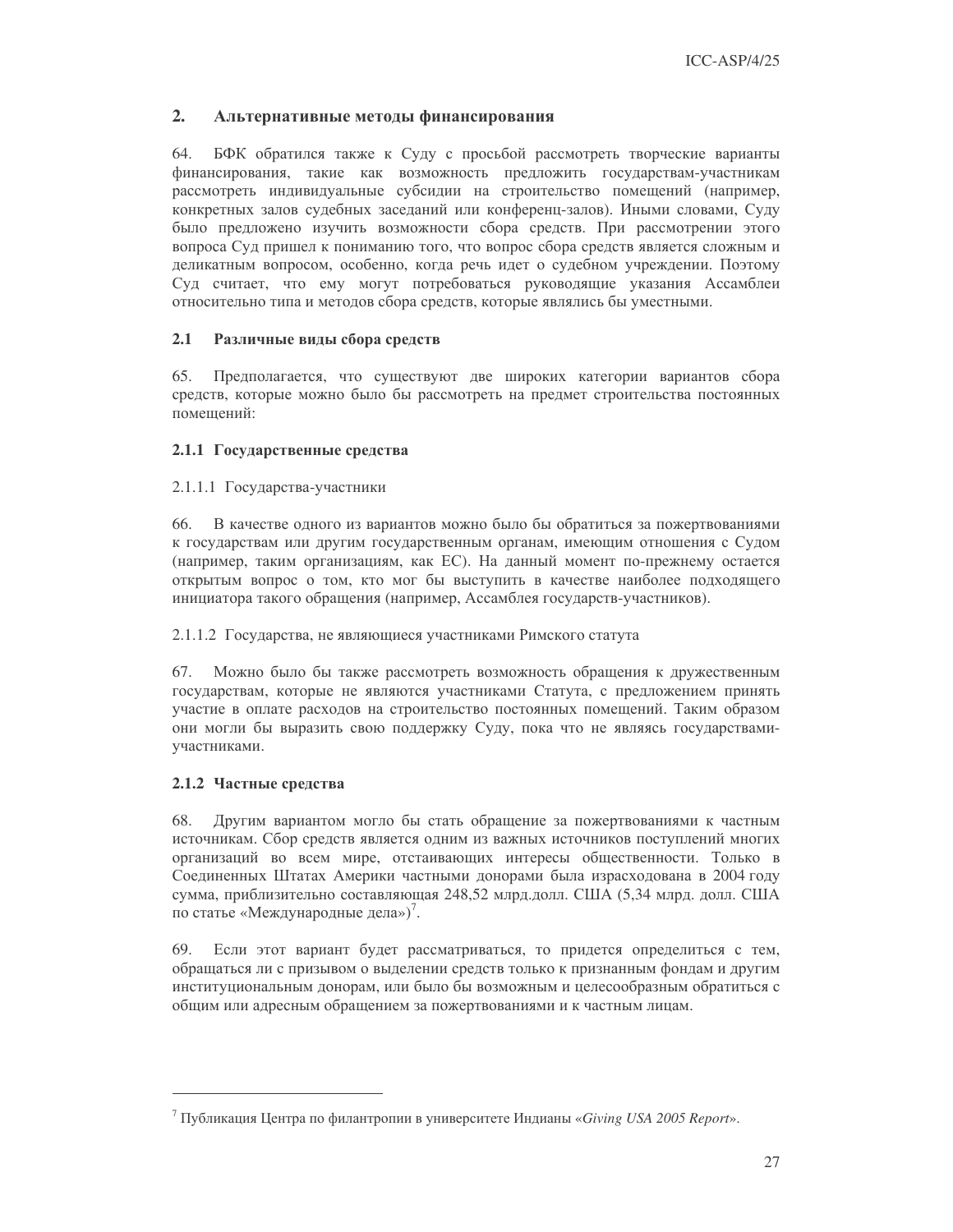#### 2.1.2.1 Институциональные доноры

70. Институциональными донорами являются крупные фонды или целевые фонды, у которых имеются официальные процедуры обращения за субсидиями. В той степени, в какой Суд имеет право на обращение с такими заявлениями, может оказаться возможным получение существенных субсидий от институциональных доноров. Следует отметить, что некоторые институциональные доноры тесно связаны с конкретными частными лицами или имеют конкретную социальную, политическую или религиозную программу. Возможно, Суду будет нецелесообразно принимать средства из таких источников.

#### 2.1.2.2 Частные доноры

71. К частным донорам могут быть отнесены состоятельные частные лица, компании или общественность. Применяемый к каждой категории подход должен быть различным, и каждая из них требует различных стратегий сбора средств.

72. Однако одним из важных факторов, относящихся в особенности к первым двум категориям, является применяемый режим налогообложения. Частные доноры пойдут на выделение существенных сумм только тогда, когда подаренные суммы не будут облагаться налогом. Режим налогообложения зависит от применимого национального законодательства. Таким образом, вопрос о том, к каким «рынкам сбора средств» можно обращаться, нуждается в тщательном изучении.

#### 2.1.3 Целевые или нецелевые пожертвования

73. Следует также рассмотреть вопрос о том, создавать ли целевой фонд для общих пожертвований или могут приниматься и целевые пожертвования. Целевыми пожертвованиями являются такие пожертвования, в отношении которых донор оплачивает расходы на конкретную часть здания (например, компания Х предоставляет в виде пожертвования инфраструктуру ИТ для залов судебных заседаний, частное лицо Ү жертвует библиотеку и т.д.). Разумеется, в большинстве случаев такие пожертвования должны быть отмечены публично, обычно в виде таблички или путем присвоения имени донора той части здания, которая была им профинансирована.

- 74. Целевые пожертвования можно разделить на два вида:
	- 1. дарение конкретной функциональной части здания (например, государство X дарит зал судебных заседаний 1);
	- 2. дарение, имеющее конкретный характер (например, государство Y преподносит в дар весь мрамор, используемый при строительстве здания)<sup>8</sup>.

В отношении обоих вариантов можно предвидеть много нюансов.

75. Однако главная трудность с целевыми пожертвованиями заключается в том, что обычно они производятся на «продвинутой» стадии процесса проектирования. Доноры хотят «видеть» ту часть помещений, которой они оказывают поддержку путем предоставления своих пожертвований. Однако, как правило, это может происходить только после проведения архитектурного конкурса и после того, как разработка планов будет находиться на «продвинутой» стадии.

<sup>&</sup>lt;sup>8</sup> Так например, для строительства Дворца Мира различные государства преподнесли в качестве дара такие материалы, как мрамор, дерево и т.д.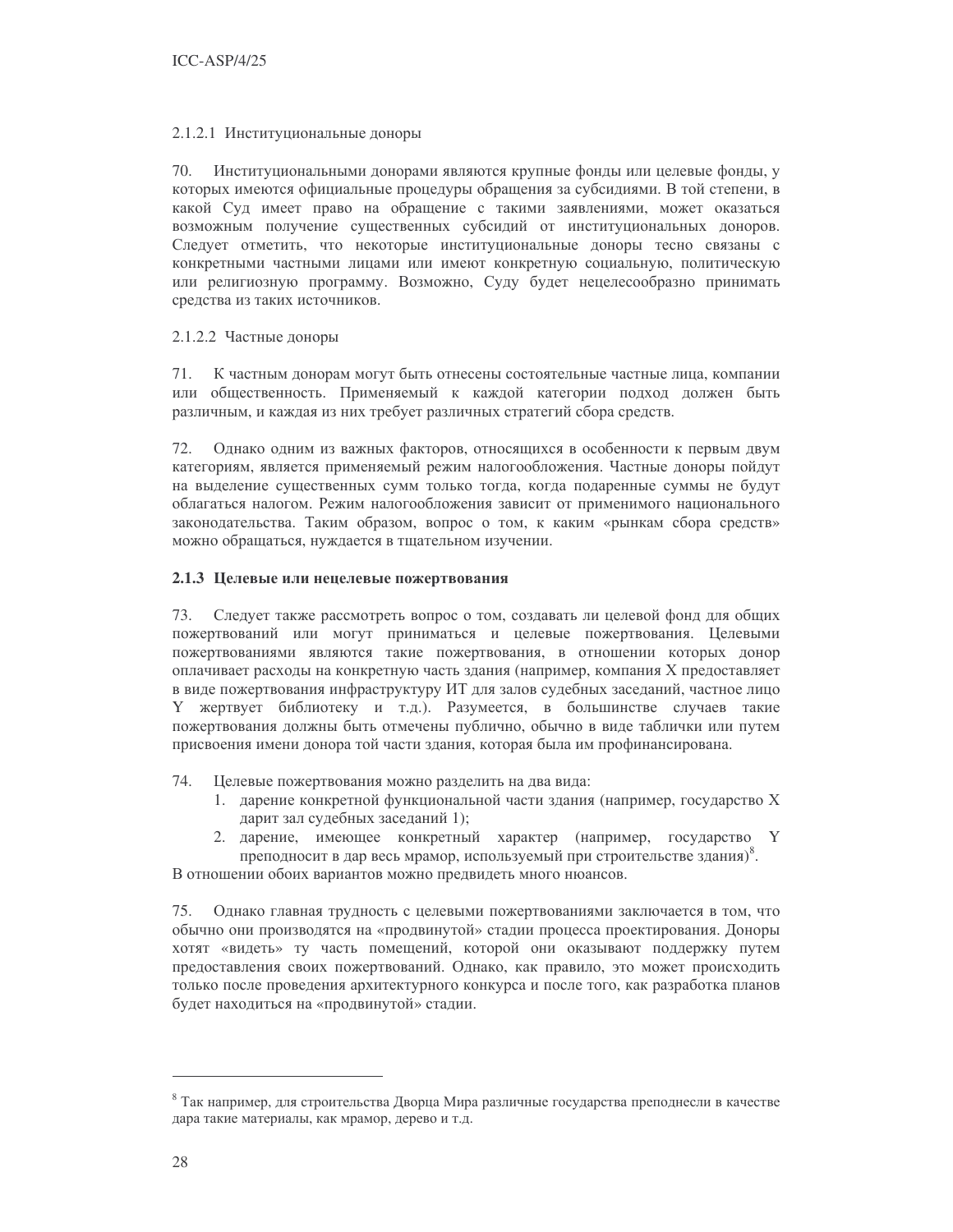#### 2.1.4 Необходимость проверки всех крупных пожертвований частных доноров

76. Вопрос о том, может ли Международный уголовный суд, являясь судом общей юрисдикции, принимать подарки от частных субъектов или лиц для одного или всех своих помещений, является открытым. Суд является судебным учреждением, которое придерживаться самых высоких стандартов независимости должно  $\mathbf{u}$ беспристрастности.

77. Все потенциальные пожертвования частных доноров необходимо проверять на предмет возможного конфликта интересов. Репутации Суда может быть нанесен большой ущерб, если, например, окажется, что тот или иной донор будет прямо или косвенно связан с потенциальным расследованием или подозреваемым. Таким же образом, было бы неуместно принимать пожертвования от лиц или учреждений с потенциальной коллизией интересов, например, поставщиков услуг для Суда, юридических фирм, заинтересованных в выступлениях в Суде, и т.д. Вызывает сомнение также, может ли Суд принимать пожертвования из источников с четкой политической или религиозной ориентацией.

78. Таким образом, необходимо будет разработать четкие критерии в отношении того, к кому можно обращаться и от кого можно принимать взносы. В значительной степени это будет также зависеть от тех, кто будет заниматься сбором средств. Безусловно, сам Суд будет ощущать себя более ограниченным в плане сдерживающих факторов, нежели третья сторона, выступающая в интересах Суда, но не от его имени.

#### $2.2$ Кто должен заниматься сбором средств?

79. Сбор средств - это сложное мероприятие. Все большее число государственных и частных учреждений полагаются на профессиональных специалистов по сбору средств, большинство из которых работают на основе полной занятости. Если бы за сбор средств отвечал Суд, то ему почти наверняка пришлось бы нанимать для этой цели имеющих соответствующую специализацию сотрудников или внешнего консультанта. Суд не располагает потенциалом или «ноу-хау» для ведения профессионально организованной кампании по сбору средств.

Возникает также вопрос и о том, следует ли Суду заниматься собственным 80. сбором средств для своих постоянных помещений. Суд не смог найти других примеров, когда судебные учреждения как таковые занимались бы деятельностью по сбору средств. Возможно, будет более уместным, если ответственность за это возьмет на себя, вместе с Судом, Ассамблея или один из ее органов.

81. Если Ассамблея будет склоняться к дальнейшему поиску варианта сбора средств для постоянных помещений, то возможно для сбора средств от имени Суда можно было бы также положиться на третью сторону (например, целевой фонд во главе с видным международным общественным деятелем). Это представляется наиболее подходящим методом ведения кампании по сбору средств в отношении частных фондов.

82. Другая возможность, которую можно было бы рассмотреть, заключается в том, чтобы принимающее государство взяло на себя инициативу по проведению кампании по сбору средств, возможно в партнерстве с Судом. В случае такого сценария принимающее государство могло бы учредить целевой фонд, в который оно вносило бы вклал. обеспечивая  $ero$ необходимыми средствами ДЛЯ проведения профессионально организованной кампании по сбору средств.